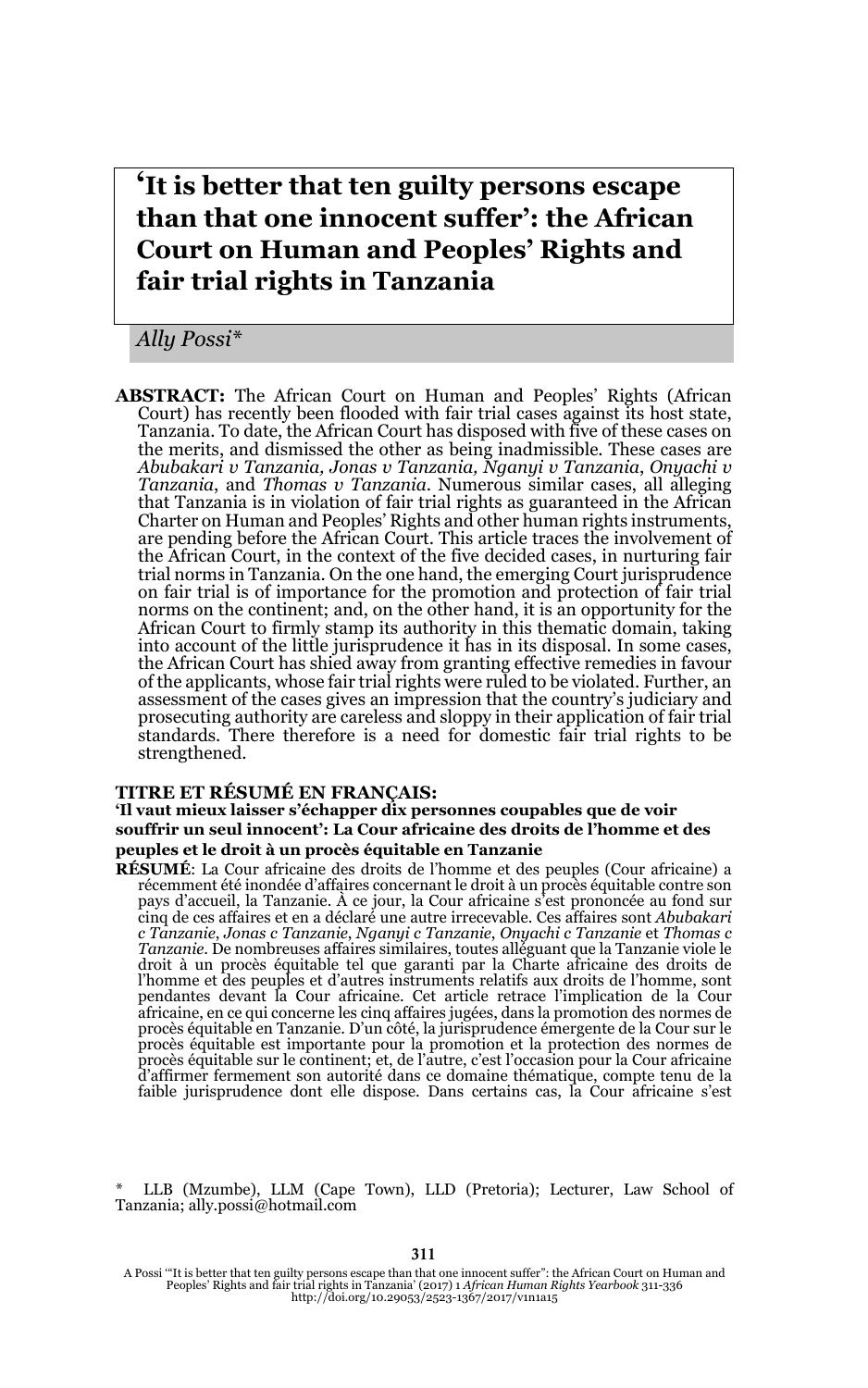abstenue d'accorder des demandes efficaces aux requérants dont elle a conclu que les droits à un procès équitable avaient été violés. En outre, une évaluation de la jurisprudence donne l'impression que les autorités judiciaires et celle en charges des poursuites de l'Etat concerné sont imprudentes et négligentes dans l'application des normes du procès équitable. Il est donc nécessaire de renforcer le droit national en matière de procès équitable.

**KEYWORDS:** African Court on Human and Peoples' Rights, fair trial rights, effective remedies

#### **CONTENT:**

| $\mathbf{1}$   |     |  |  |
|----------------|-----|--|--|
| $\overline{2}$ |     |  |  |
| 3              |     |  |  |
| $\overline{4}$ |     |  |  |
|                | 4.1 |  |  |
|                | 4.2 |  |  |
|                | 4.3 |  |  |
|                | 4.4 |  |  |
|                | 4.5 |  |  |
|                | 4.6 |  |  |
|                | 4.7 |  |  |
|                | 4.8 |  |  |
| 5              |     |  |  |
|                |     |  |  |

## **1 INTRODUCTION**

The right to a fair trial is a foundational principle of democratic societies. This norm facilitates due legal processes and manifests the rule of law in all aspects of the administration of justice. That is why various national and international legal regimes establish safeguards for guaranteeing fair trials. Universally accepted for some time now, the right to a fair trial is fundamental to humankind,<sup>1</sup> and is closely associated with the principles of natural justice. In fact, some have gone as far as endorsing the right to a fair trial as a candidate for having acquired the status of customary international law.<sup>2</sup>

Fair trial rights apply in both civil and criminal matters.<sup>3</sup> Notwithstanding the commonality of application, fair trial rights possess an 'inherent inclination towards criminal trials.'4 Being a fundamental right, the right to a fair trial contains immutable principles which law enforcers have to strictly abide by.5 These principles, accompanied by rules and procedures, are implemented during the entire process of a court trial.<sup>6</sup> It is worth stating that the

 $^1$  D Harris 'The right to a fair trial in criminal proceedings as a human right' (1967) 16 International and Comparative Law Quarterly 352.

*I* J Dugard International law: a South African perspective (2001) 241.<br>
<sup>3</sup> Pinagian y Austria (1071) 1 EHPP 455.

<sup>3</sup> *Ringeisen v Austria* (1971) 1 EHRR 455.

 $4$  CS Namakula 'The court record and the right to a fair trial: Botswana and Uganda' (2016) 16 A frican Human Rights Law Journal 178.

<sup>(2016) 16</sup> *African Human Rights Law Journal* 178. 5 HN Muhammad 'Due process of law for persons accused of crime' in L Henkin (ed) *The international bill of rights: the Covenant on Civil and Political Rights* (1981) 139.

<sup>6</sup> *Avocats Sans Frontières (on behalf of Bwampamye) v Burundi* (2000) AHRLR 48 (AHRLR 2000) para 16.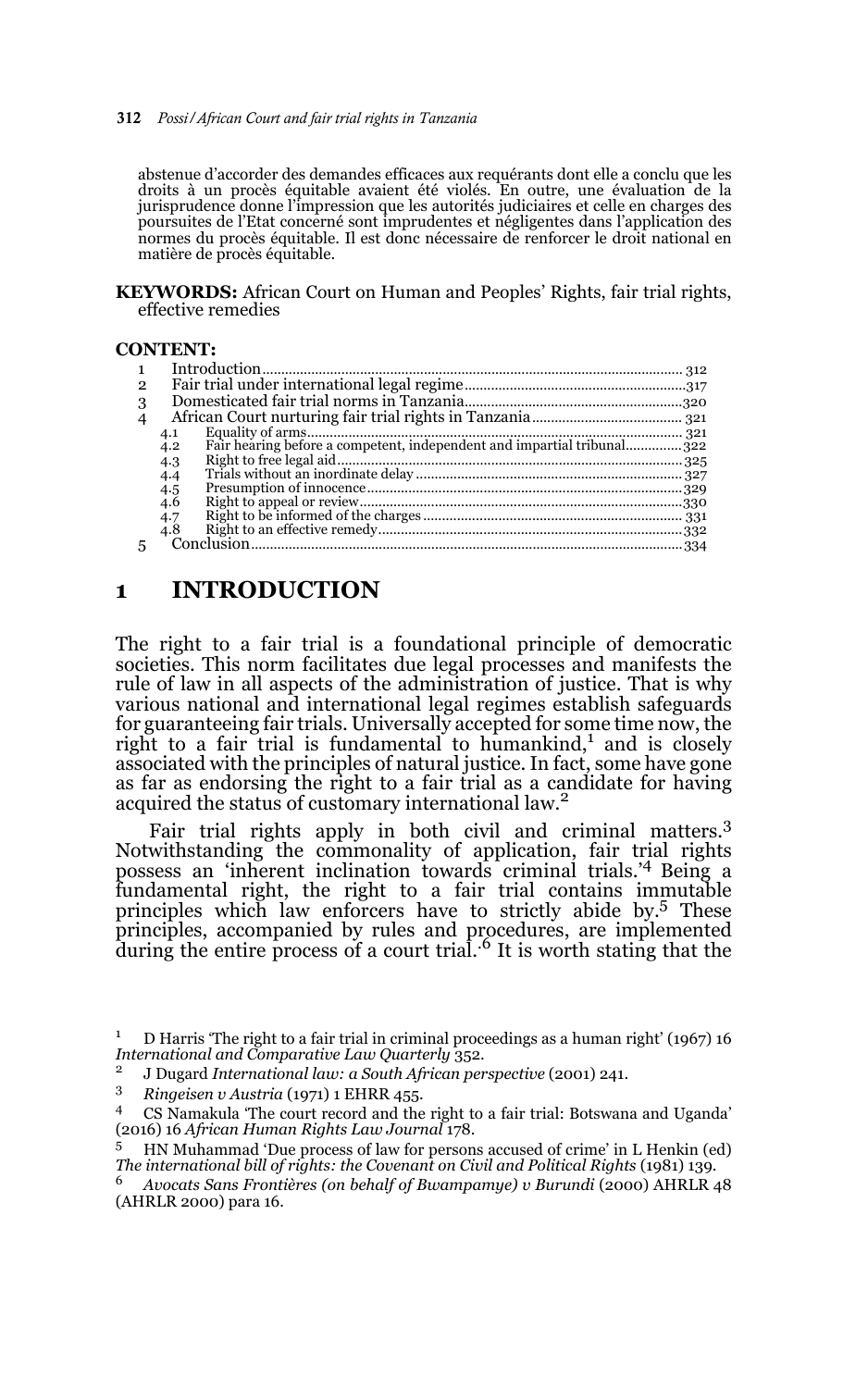realisation of fair trial rights is dependent on the existence of certain conditions, and are impeded by others.<sup>7</sup> To that effect, well-defined elements aimed at safeguarding the rights of accused persons are in place within different legal regimes.<sup>8</sup>

When depriving a criminal accused of a just and fair trial, other rights, such as the right to life and liberty, are also at a high risk of infringement.<sup>9</sup> Essentially, fairness in the administration of justice accommodates the rule of law and the maintenance of public confidence in the legal system. Significantly, fair trial norms facilitate due legal processes aimed at preventing unlawful and arbitrary curtailment of individual rights. In emphasising the importance of observing fair trial norms, the South African Constitutional Court noted that the consequences of disregarding the right to a fair trial may be as dire as cancelling an election.<sup>10</sup>

In the quest to instil fairness and credible ends of justice, a number of international instruments, heavily influenced by the Universal Declaration of Human Rights (Universal Declaration), accord numerous fair trial rights.11 Alongside the existing normative framework, international judicial and quasi-judicial bodies are instrumental in upholding the norm within their respective spheres of jurisdiction.

The African Court on Human and Peoples' Rights (African Court) is an adjudicative body designed to ensure the protection of human and<br>peoples' rights in Africa.<sup>12</sup> Its foundational edifice was established in June 1998, with the adoption of its Protocol to the African Charter on the Establishment of an African Court on Human and Peoples' Rights (African Court Protocol or Court Protocol) by the Member States of the then Organization of African Unity (OAU), in Ouagadougou, Burkina Faso.13 The date 25 January 2004, when the Protocol entered into force, marks the completion of the establishment of a long awaited human rights bastion within the continent. However, delay in the appointment of Judges stalled the start of its functioning. Eventually, on 12 July 2006, the first batch of Court Judges took their oath of office, marking the official commencement of the operationalisation of the African Court. It delivered its first decision in  $2009$ ,<sup>14</sup> and its first

<sup>8</sup> Namakula (n 4 above) 178.

<sup>7</sup> R Murray 'The right to a fair trial: The Dakar Declaration' (2001) 45 *Journal of African Law* 140.

<sup>9</sup> See *International Pen and Others (on behalf of Saro-Wiwa) v Nigeria* (2000) AHRLR 212 (ACHPR 1998).

<sup>10</sup> *S v Jaipal* 2005 (4) SA 581 (CC) para 56 ('To compromise the right to a fair trial may in principle be as dangerous as to cancel or postpone democratic elections because of a lack of facilities or resources.').

<sup>11</sup> J Zhang 'Fair trial rights in ICCPR' (2009) 2 *Journal of Politics and Law* 39. See articles 10-11 of the Universal Declaration of Human Rights, 1948.

<sup>&</sup>lt;sup>12</sup> For more information on the Court's decisions, publications and statistical information, see http://en.african-court.org/index.php/12-homepage1/1-welcome-to-the-african-court (accessed 12 June 2017). See also generally, F Viljoen *International human rights law in Africa* (2012) 426-448.

<sup>&</sup>lt;sup>13</sup> Article 1 of the African Court Protocol.

<sup>14</sup> *Yogogombaye v Senegal*, Application 1/2008.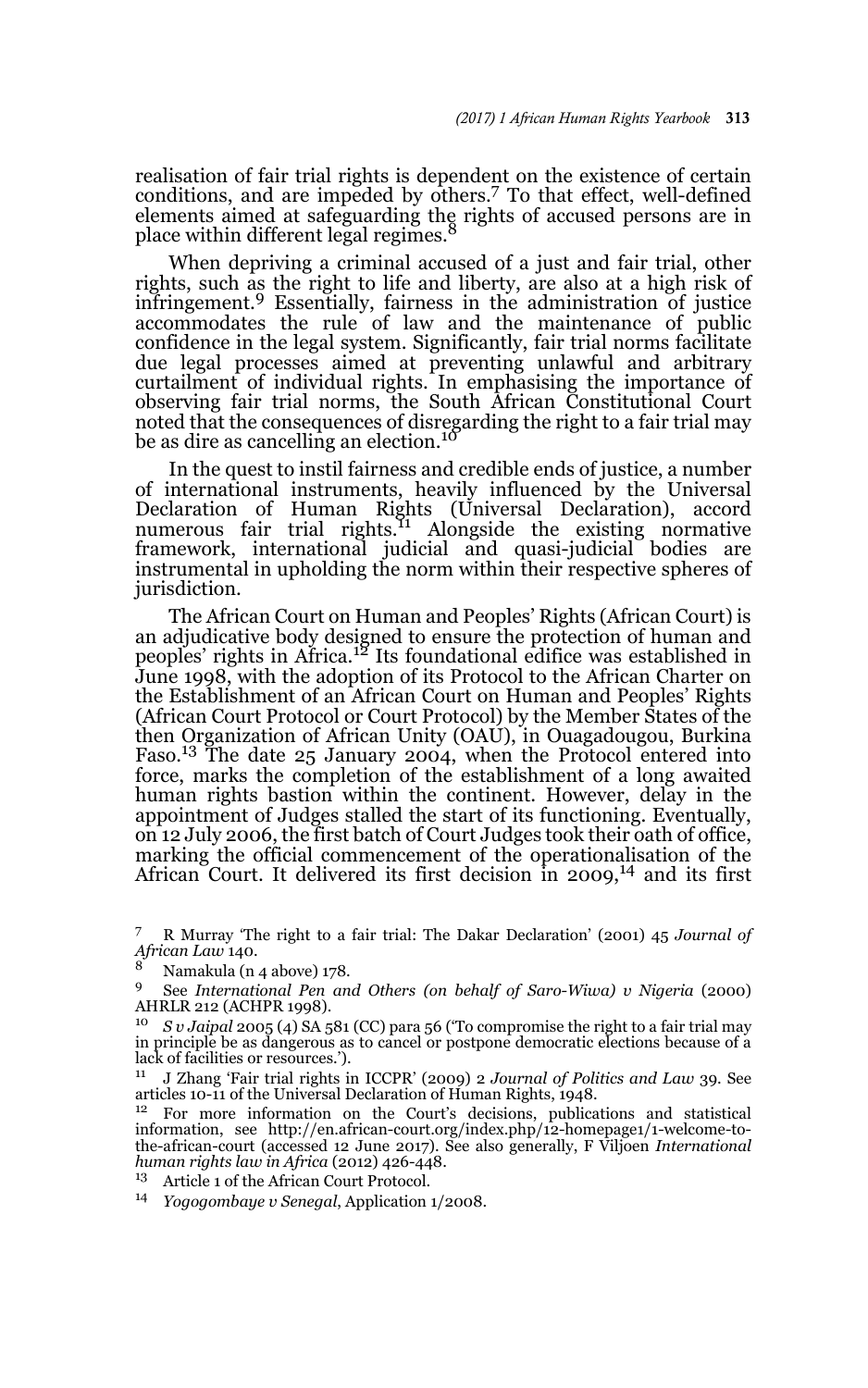decision on the merits in the case of *Mtikila v Tanzania* (the *Mtikila* case), in 2013.15 In this case, the African Court found that Tanzania had violated the African Charter on Human and Peoples' Rights (African Charter) by not allowing independent candidates to contest for elected office in its general elections. The decision was seen as a 'watershed moment' in Africa's political and legal fortunes: a prophesy awaiting to be realised.<sup>16</sup>

The African Court enjoys two forms of jurisdiction: contentious and advisory. When exercising its mandate, the African Court interprets and applies the African Charter, the Court Protocol and any other instrument which a state involved in the dispute has ratified.<sup>17</sup> By 31 October 2017, 30 states have accepted the Court's authority by ratifying<br>the Court Protocol.<sup>18</sup> Accessibility by natural and legal persons to the Court is subject to a declaration entered by a state party, accepting to be taken to the Court by its citizens and non-governmental organisations in accordance with article 34(6) of the Court Protocol.19 The Court is not an appellate Court.<sup>20</sup> When exercising its authority in determining matters such as the right to a fair trial, it examines relevant proceedings in the national courts and assesses whether such proceedings comply with the African Charter and other relevant human rights instruments.

Having adhered to the African Charter as far back as 9 March 1984, Tanzania ratified the African Court Protocol on 10 January 2006, and formally accepted direct individuals access to the Court, in accordance with article 34(6) of the Protocol, on 29 March 2010. It therefore follows that Tanzania should be prominent on the radar of potential individual litigants in Tanzania.

Lately, the registry-docket of the Court has piled up with applications against Tanzania, all of them alleging the violations of fair trial rights. As of 20 September 2017, there were 78 pending cases, all contending that Tanzania is in violation of fair trial standards provided

<sup>15</sup> *Mtikila v Tanzania,* Application 11/2011. For a general discussion on the case, see O Windridge 'A watershed moment for African human rights: *Mtikila & Others v Tanzania at the African Court on Human and Peoples' Rights*' (2015) 15 *African Human Rights Law Journal* 299.

<sup>16</sup> See AO Enabulele 'Incompatibility of national law with the African Charter on Human and Peoples' Rights: does the African Court on Human and Peoples' Rights have the final say?' (2016) 16 *African Human Rights Law Journal* 1.<br><sup>17</sup> Article 3 of the Court Protocol.<br><sup>18</sup> These states are Alexia. Parin, Purking Fase, Purundi.

<sup>18</sup> These states are Algeria, Benin, Burkina Faso, Burundi, Cameroon, Chad, Cote d'Ivoire, Comoros, Congo, Gabon, Gambia, Ghana, Kenya, Libya, Lesotho, Mali, Malawi, Mozambique, Mauritania, Mauritius, Nigeria, Niger, Rwanda, Sahrawi Arab Democratic Republic, South Africa, Senegal, Tanzania, Togo, Tunisia and Uganda. See the status of ratification on https://au.int/sites/default/files/treaties/7778-sl-protocol\_to\_the\_afri can\_charter\_on\_human\_and\_peoplesrights\_on\_the\_estab.pdf (accessed 21 October  $^{2017)}$ .

<sup>&</sup>lt;sup>19</sup> As of the date of preparing this article, eight states have made a declaration. These are: Benin, Burkina Faso, Côte d'Ivoire, Ghana, Mali, Malawi, Tanzania and Rep. of Tunisia. See the list at http://en.african-court.org/images/Basic%20Documents/ Ratification\_and\_Deposit\_of\_the\_Declaration\_final-jan\_2017.pdf (accessed 12 June 2017). Rwanda initially accepted its private litigants to access the Court, but it withdrew its acceptance in February 2016, and became effective from March 2017.

<sup>20</sup> *Mtingwi v Malawi,* Application 1/2013.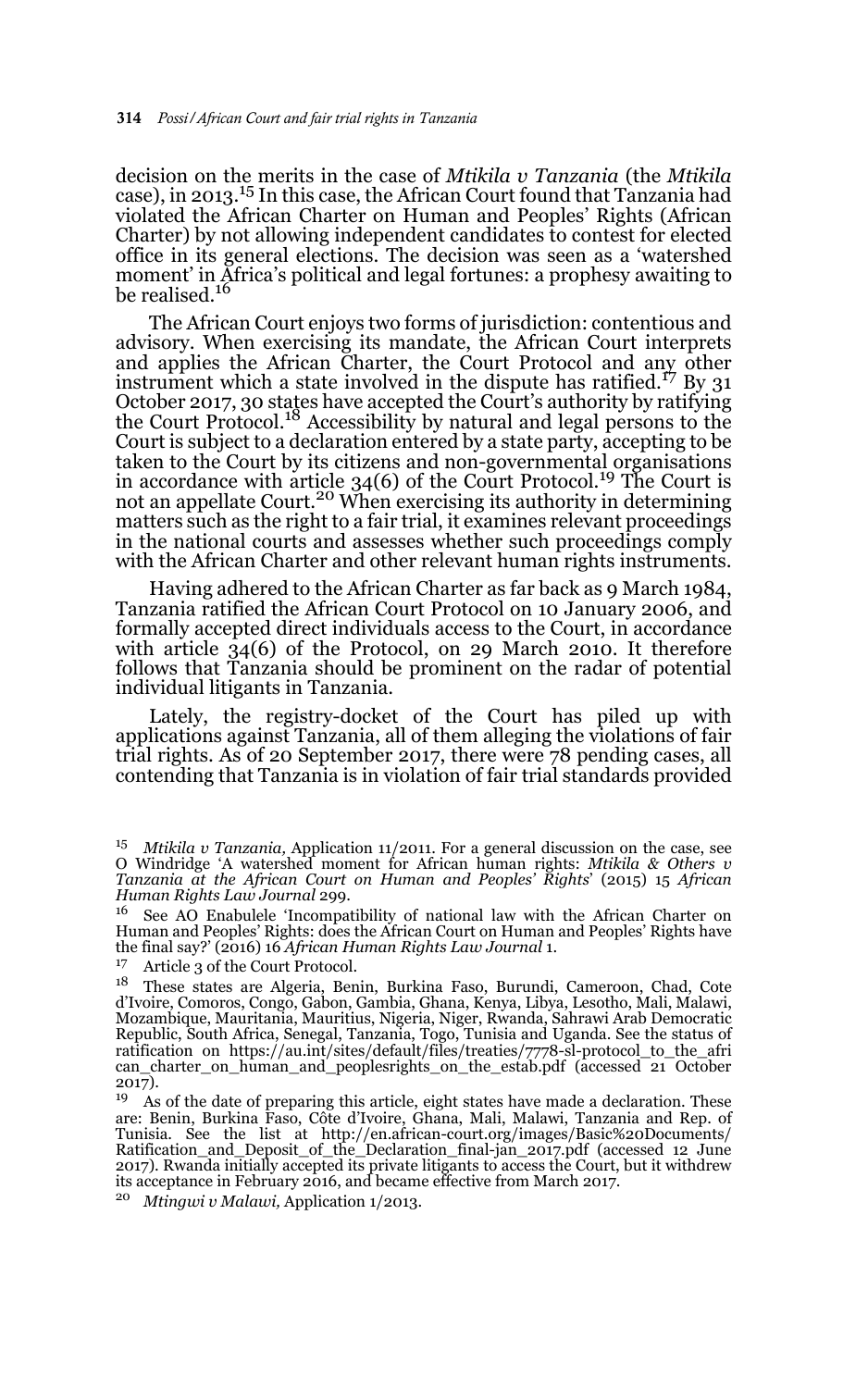for in various international human rights instruments.<sup>21</sup> So far, five fair trial cases concerning Tanzania have been decided on the merits,<br>namely, *Abubakari v Tanzania* (the *Abubakari* case),<sup>22</sup> *Jonas v Tanzania* (the *Jonas* case),<sup>23</sup> *Nganyi v Tanzania* (the *Nganyi* case),<sup>24</sup> *Onyachi v Tanzania* (the *Onyachi* case),25 and *Thomas v Tanzania* (the *Thomas* case).26 Two further cases, also dealing with fair trial rights, namely, the *Chacha* case<sup>27</sup> and *Omary v Tanzania*,<sup>28</sup> were dismissed as inadmissible.

The *Chacha* case<sup>29</sup> is the first matter that alleged a violation of fair trial rights against Tanzania. Chacha, remanded without trial for over five years, alleged a violation of his right to liberty and also complained about the seizure of his property.<sup>30</sup> Within the domestic system, there was a long fought legal battle between the applicant and the prosecutors. The applicant took legal and administrative measures to claim his rights. He persistently filed a number of applications to the High Court claiming a violation of his rights in the eight overlapping criminal charges against him, which were pending before the Arusha District Court. It is also a matter of record that the applicant wrote a number of letters to the judiciary, including the Chief Justice, complaining about unlawful arrest and detention, without any response. On the eight overlapping charges, the prosecuting authority consistently withdrew and reinstated the charges contrary to the *non* bis in idem principle, one of the fair trial safeguards.<sup>31</sup> Eventually, the Tanzanian authorities released the applicant, after he had spent five years behind bars, on the basis of what turned out to be frivolous charges against him.

The African Court controversially dismissed the matter for want of exhaustion of domestic remedies. It would appear that, in this case, the African Court was not aware of the gravity of challenges associated with the country's criminal justice system. At the national level, the applicant's efforts to question the constitutionality of his arrest, detention and seizure of his properties proved futile. In one of the cases, the High Court declined to grant the applicant's prayers on the premises that there were other pending charges against him. In the circumstances of the applicant's case, after his release, he ought to file a fresh case in the local courts. Such a case would have been for claiming his violated constitutional rights, or alternatively, a civil claim for

<sup>21</sup> The list of pending cases at http://www.african-court.org/en/index.php/ cases#pending-cases (accessed 20 September 2017).

- <sup>22</sup> Application 7/2013.<br><sup>23</sup> Application 11/2015
- <sup>23</sup> Application 11/2015.
- <sup>24</sup> Application 6/2013.
- Application 3/2015.
- <sup>26</sup> Application 5/2013.
- <sup>27</sup> Application 3/2012.
- Application 1/2012.
- <sup>29</sup> *Chacha* (n 27 above).
- <sup>30</sup> *Chacha* (n 27 above) para 65.

 $31$  Article 14(7) of the ICCPR. An expansive interpretation of article 6 of the African Charter fits well with the principle.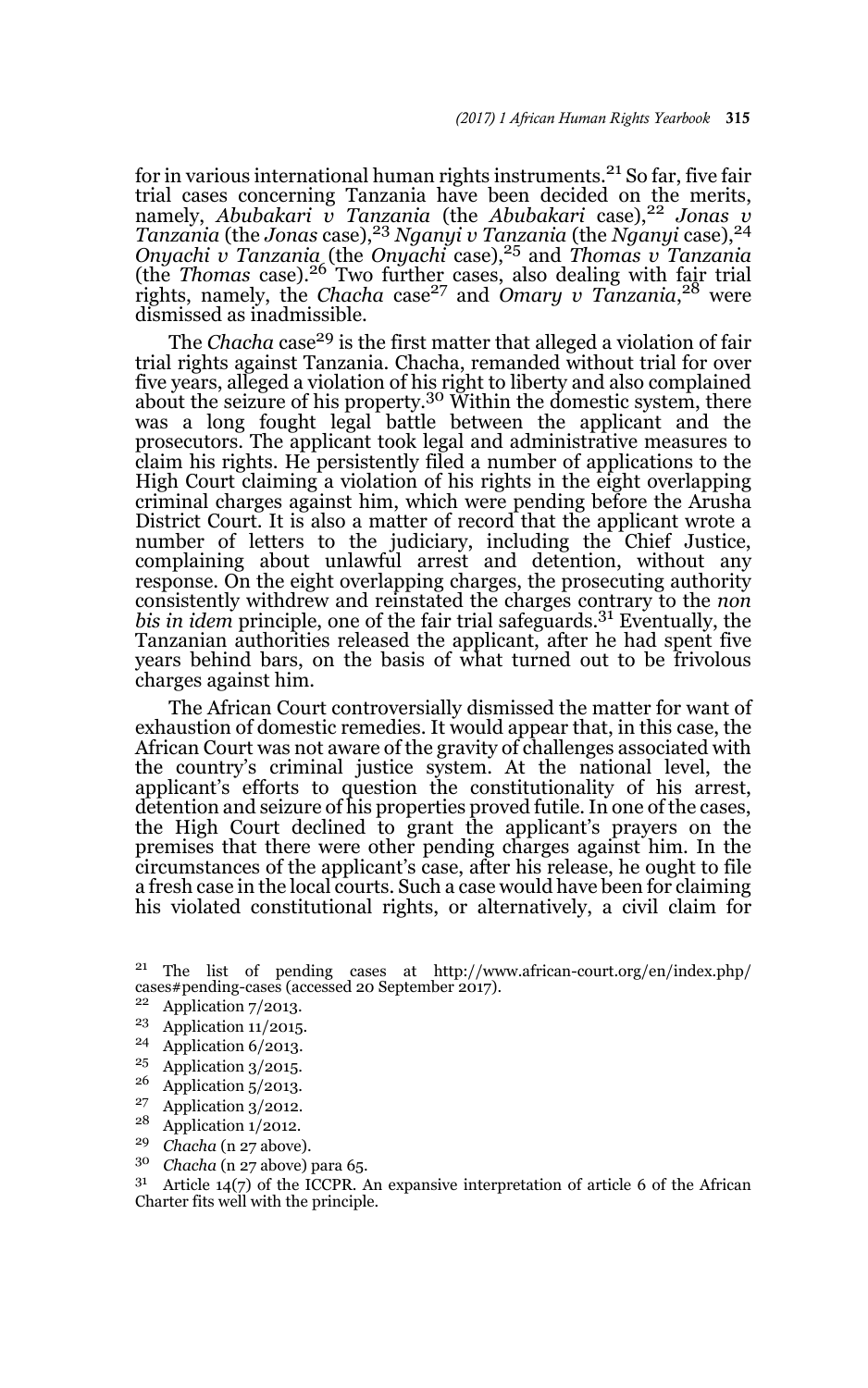damages against the government. All these are obviously extraordinary remedies, taking into account of the already made claims to the High Court and the time the applicant had spent in the domestic courts seeking for his rights.

In a minority opinion, Judge Ouguergouz expressed the view that the application ought to be adjudicated, on the grounds that the remedies before the national courts were inaccessible and unduly prolonged.32 He noted that the rule of exhausting domestic remedies ought to be examined in light of the right claimed to be violated.33 He further remarked that the rule is to 'be applied with a certain degree of flexibility and without excessive formalities' in respect of the rights alleged to be violated.<sup>34</sup>

Following the filing of Chacha's application, a string of similar applications was lodged to the African Court. Seemingly, news of the Chacha application spread to other inmates in Arusha, where the Court has its seat, and the Kilimanjaro region, a few kilometres from Arusha. This is due to the fact that most applications in subsequently submitted cases are from these two regions, where inmates have become aware of the avenues and possibilities of reaching the African Court, apparently to a much greater extent than in other regions of the country. The large number of fair trial cases against Tanzania before the African Court is a reflection of the extent to which fair trial rights are overlooked in the country by those involved in the administration of criminal justice.

The main objective of this article is to reveal the current trend in the functioning of the African Court, associated with its unique experience of having an influx of fair trial allegations against one country in particular, Tanzania. Its objective is attained by identifying some elements of fair trial rights that have been dealt with by the African Court in applications involving Tanzania. This article has five sections. The first section introduces fair trial norm as well as outlining the scope of this paper. The second section illustrates the place of fair trial safeguards under contemporary international human rights law. Essentially, the section demonstrates the extent to which fair trial rights are guaranteed in various international human rights law instruments. Being a party to a number of international human rights treaties, the manner in which Tanzania domesticates fair trial norms is highlighted in the third section of this article. The section looks at the normative framework and the approach of the national courts in upholding fair trial rights. The fourth section analyses and critiques the current fair trial jurisprudence of the African Court in five matters decided on the merits against Tanzania. This section may assist in setting the tone for the application of fair trial norms in other parts of Africa. The last section provides some concluding remarks and recommendations.

<sup>34</sup> Dissenting Opinion of Judge F Ouguergouz para 20.

<sup>&</sup>lt;sup>32</sup> Joint Dissenting Opinion of Judge ABS Akufo, EN Thomson, and B Kioko (28 March 2014) para 26.

<sup>33</sup> Dissenting Opinion of Judge F Ouguergouz para 2.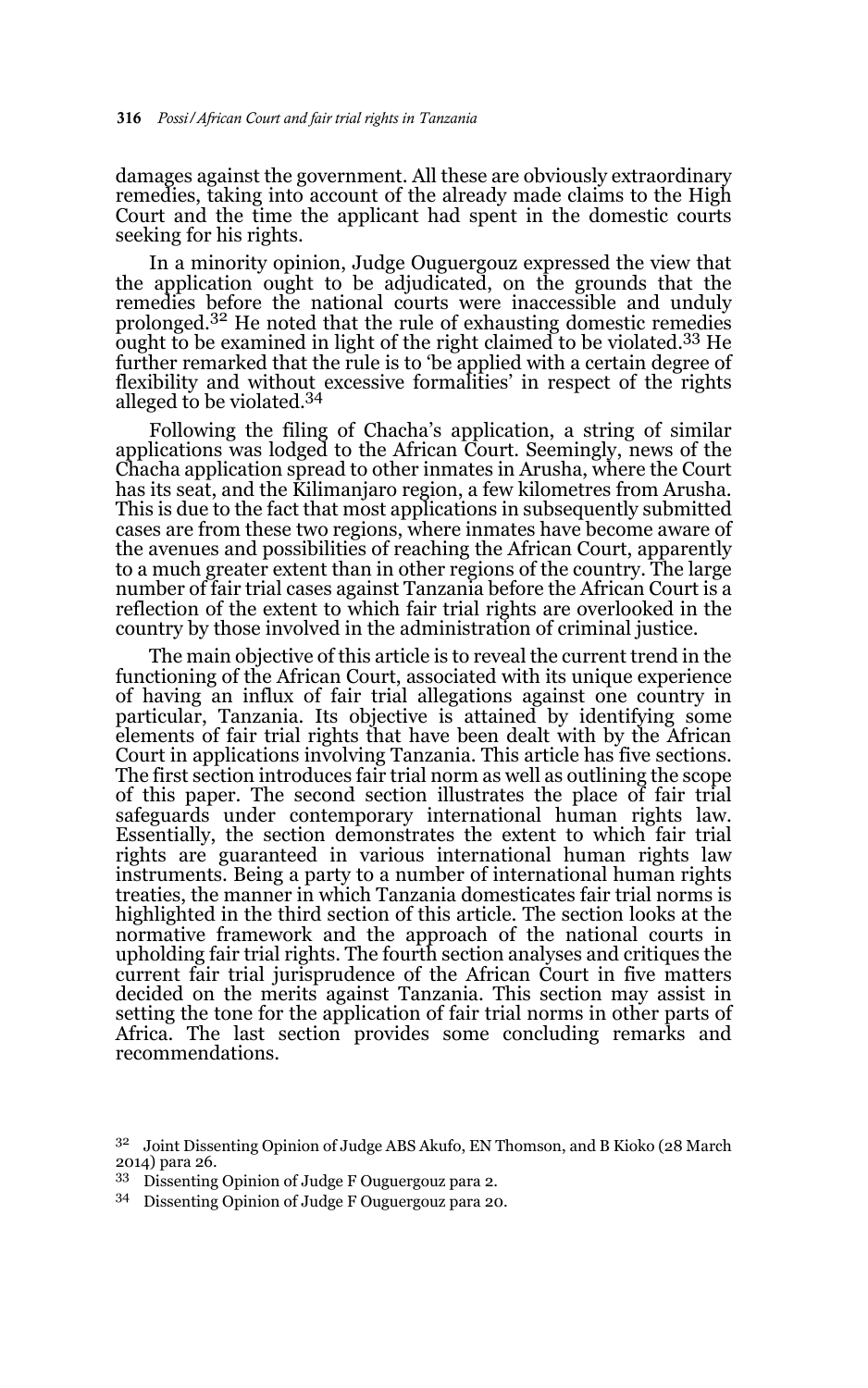# **2 FAIR TRIAL UNDER INTERNATIONAL LEGAL REGIME**

Ever since World War II, human rights have shaped the international community.35 The right to a fair trial is one of the norms recognised under international human rights law.<sup>36</sup> In 1948, the Universal Declaration initially acknowledged the right to a fair trial;<sup>37</sup> later, this right was replicated and expanded upon in other human rights instruments,38 as well as rules of procedure of judicial and quasijudicial bodies.39 Article 14 of the International Covenant on Civil and Political Rights (ICCPR) constitutes a set of elements aimed at safeguarding fair trial rights. In its general context, the article reconciles the safeguards with divergent scope of application. Such safeguards include: equality of all persons before courts and tribunals;<sup>40</sup> fair hearing before an independent and impartial body;<sup>41</sup> the presumption of innocence; $4^2$  the right for an appeal or review; $4^3$ compensation;44 and *non bis in idem*. 45 Article 14 also covers juvenile justice, by emphasising the relevance of age and the need for rehabilitating to accused persons of a tender age.<sup>46</sup>

In Africa, where there are frequent reports of criminal injustice, all the three major human rights instruments provide for the right to a fair trial.47

Article 7 of the African Charter outlines the components necessary to accommodate one's right to be heard. These include the right to

<sup>36</sup> T van der Walt & S de la Harpe 'The right to pre-trial silence as part of the right to a free and fair trial: an overview' (2005) 5 *African Human Rights Law Journal* 70.

 $37$  Article 10 of the Universal Declaration.<br> $38$  Article 6 of the European Convention

<sup>39</sup> Article 20(2) of the Statute of the International Criminal Tribunal for Rwanda; Article 21 of the Statute of the International Criminal Tribunal for Yugoslavia; article 67 of the International Criminal Court.

<sup>43</sup> Article 14(5) of the ICCPR.

- <sup>45</sup> Article 14(7) of the ICCPR.
- <sup>46</sup> Article 14(4) of the ICCPR.

<sup>47</sup> Article 8 of the Protocol to the African Charter on Human and Peoples' Rights on the Rights of Women in Africa, 2003 (African Women's Rights Protocol); article 17 of the African Charter on the Rights and Welfare of the Child adopted 11 July 1990 entry into force 28 November 1999 (African Children's Rights Charter).

<sup>35</sup> Dugard (n 2 above) 234.

<sup>&</sup>lt;sup>38</sup> Article 6 of the European Convention for the Protection of Human Rights and Fundamental Freedoms, 1950, as amended by Protocol No, 1998; articles 7 & 26 of the African Charter. There are international guidelines adopted by the United Nations (UN) safeguarding means of treating criminal offenders, see: Guidelines on the Role of Prosecutors and Basic Principles on the Role of Lawyers, both adopted on 1990, by the Eighth UN Congress on the Prevention of Crime and the Treatment of Offenders, Havana, Cuba, available at http://www.ohchr.org/EN/ProfessionalInterest/Pages/Role OfProsecutors.aspx and http://www.ohchr.org/EN/ProfessionalInterest/Pages/RoleOf Lawyers.aspx respectively (accessed on 10 June 2017).

 $^{40}$  Article 14(1) of the ICCPR.

 $^{41}$  As above.

Article  $14(2)$  of the ICCPR.

<sup>44</sup> Article 14(6) of the ICCPR.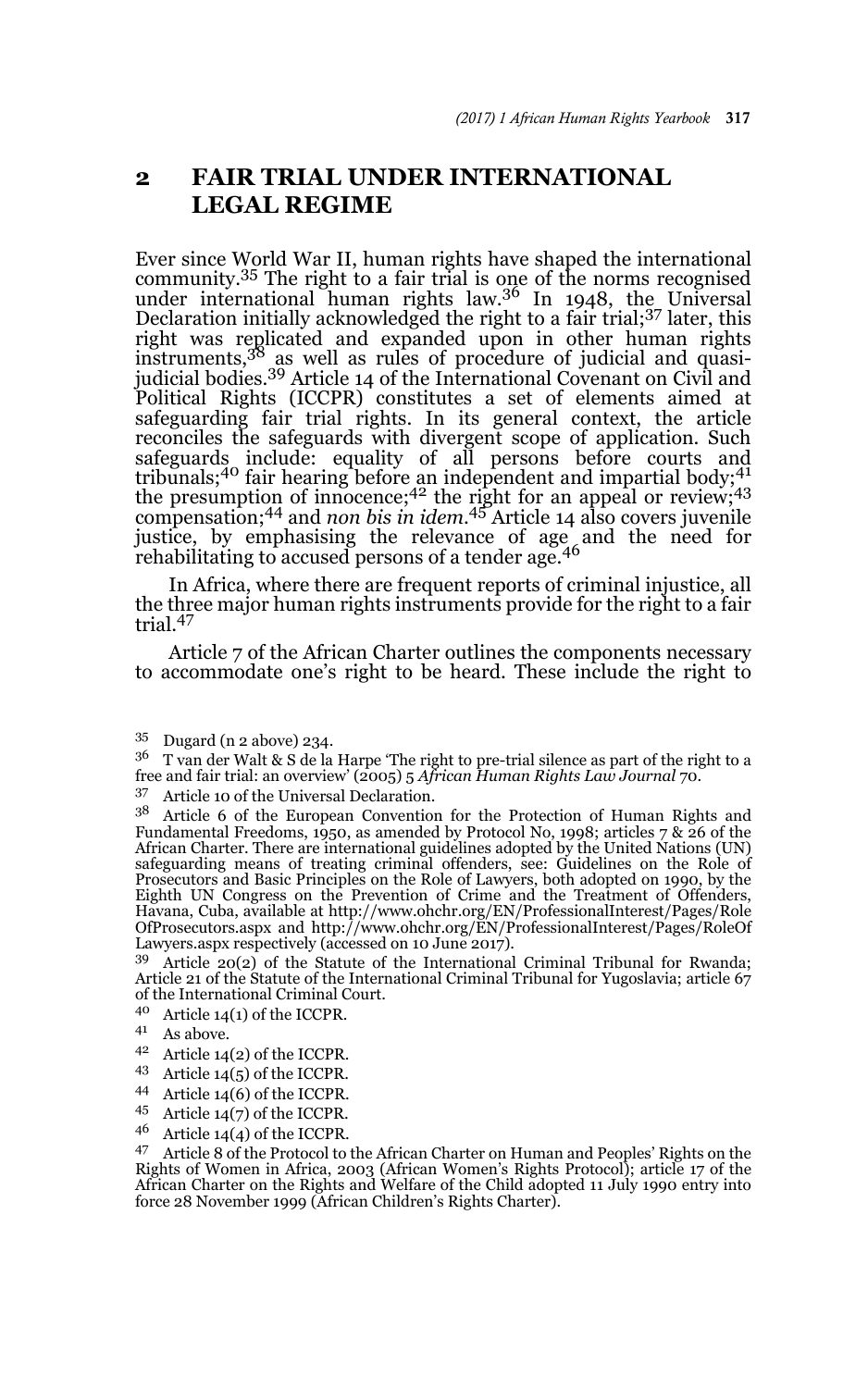appeal, the presumption of innocence, the right to defence, and the right to be tried within a reasonable time.48 Further, the Charter prohibits *ex post facto* laws.49 Notably, article 7 is not as expansive as article 14 of the ICCPR. Worth mentioning, however, is that fair trial norms in the Charter are non-derogable.

A glance at the Charter might mislead one to conclude that article 7 is the only provision dedicated to protect fair trial rights.50 This impression is incorrect, as the Charter represents a tapestry of rights essential to the dispensation of justice. For instance, it reaffirms the equal protection of every person, without any form of discrimination.<sup>51</sup> Individuals whose fair trial rights have been violated are often victims of arbitrary treatment, to the extent of their humanity being degraded. To that effect, the Charter prohibits any form of arbitrary treatment that diminishes the dignity of a person.52 In the *Onyachi* case, the African Court adopted an expansive approach in interpreting article 7 of the African Charter, by stating as follows:

The term 'comprises' in article 7(1) of the Charter predicates that the list is not exhaustive and the right to be heard may also include other entitlements available for individuals both in international law and the domestic law of the concerned state.<sup>53</sup>

The African Charter on the Rights and Welfare of the Child (African Children's Rights Charter)<sup>54</sup> deals with the administration of juvenile justice.<sup>55</sup> Whenever a child is involved in a trial, due care is needed.  $5<sup>6</sup>$ Testimony by a child needs to be corroborated. A key feature of article 17 of the Children's Rights Charter is the prohibition of the press and the public during juvenile trials.57 The main purpose of treating children with due care when facing trials is their reformation,<br>reintegration, and social rehabilitation.<sup>58</sup> The mental status of children in understanding issues is the major test in administering juvenile justice. States are required to set a 'minimum age below which children shall be presumed not to have the capacity to infringe the penal law.'<sup>59</sup>

- <sup>48</sup> Article 7(1)(a) & (d) of the African Charter.
- <sup>49</sup> Article 7(2) of the African Charter.
- <sup>50</sup> NJ Udombana 'The African Commission on Human and Peoples' Rights and the development of fair trial norms in Africa' (2006) 6 *African Human Rights Law Journal*  $302.$ <sup>51</sup>
- <sup>51</sup> Article 3 read together with article 2 of the African Charter.<br><sup>52</sup> Articles 4  $\epsilon$  & 6 of the African Charter.
- Articles 4, 5  $\&$  6 of the African Charter.
- <sup>53</sup> *Onyachi* case, para 117.

<sup>54</sup> For an overview of the African Children's Charter, see T Kaime 'The foundations of rights in the African Charter on the Rights of the Child: A historical and philosophical account' (2009) 3 *African Journal of Legal Studies* 120.<br>
<sup>55</sup> Article 17 of the African Children's Rights Charter.<br>
<sup>56</sup> Article 17(1) of the African Children's Rights Charter.

- 
- <sup>56</sup> Article 17(1) of the African Children's Rights Charter.<br> $\frac{57}{2}$  Article 17(0)(d) of the African Children's Rights Char
- Article 17(2)(d) of the African Children's Rights Charter.
- <sup>58</sup> Article 17(3) of the African Children's Rights Charter.
- <sup>59</sup> Article 17(4) of the African Children's Rights Charter.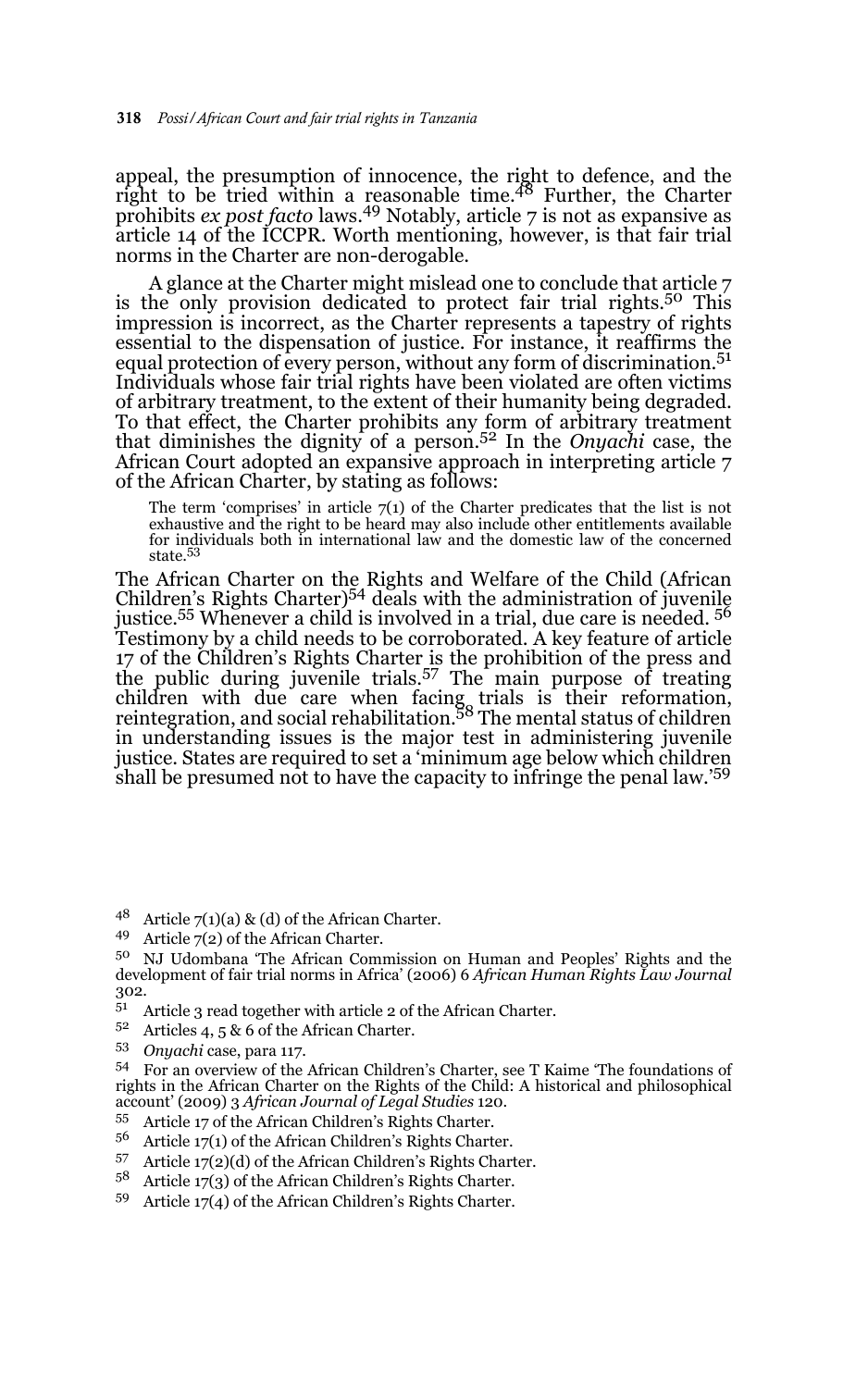Along with other fair trial standards, the African Women's Rights Protocol gives special attention to access to justice.<sup>60</sup> It does so by upholding the equality in accessing justice with gender consciousness. Access to legal services has also emerged as a point of emphasis in the African Women's Rights Protocol.<sup>61</sup>

At the institutional level, the African Commission on Human and Peoples' Rights (African Commission) has, to its credit, for some time now 'steered the ship' in realising fair trial rights in Africa.<sup>62</sup> This is justified by its rich jurisprudence on fair trial rights.<sup>63</sup> Apart from the jurisprudence, the Commission has adopted a number of resolutions, declarations, principles and guidelines for modelling the scope of application of fair trial rules.64 In contrast, the Committee of Experts on the Rights and Welfare of the Child is yet to provide a telling contribution in the administration of juvenile justice. On the African Court, the focus of this article, it has recently joined forces with the Commission in grappling with fair trial rights on the continent.

Tanzania is committed to adhere to human rights standards accorded by various human rights treaties. A perusal of the website of the Office of the UN High Commissioner for Human Rights shows that Tanzania has ratified and acceded to six out of the nine main human rights treaties.<sup>65</sup> At the AU level, Tanzania has ratified all three major human rights instruments.<sup>66</sup> Therefore, Tanzania is responsible to fulfil whatever it has committed itself before these human rights instruments. Thus, the next section looks at the extent to which

<sup>63</sup> *Amnesty International v Sudan* (2000) AHRLR 297 (ACHPR 1999); *Constitutional Rights Project & Others v Nigeria* (2000) AHRLR 227 (ACHPR 1999); *Civil Liberties Organisation v Nigeria* (2001) AHRLR 75 (ACHPR 2001); *Courson v Equatorial Guinea* (2000) AHRLR 93 (ACHPR 1997); *Jawara v The Gambia*, 2000) AHRLR 107 (ACHPR 2000).

<sup>64</sup> See African Commission, Resolution 4 on the Right to Recourse and Fair Trial, adopted March 1992 http://www.achpr.org/sessions/11th/resolutions/4/ (accessed 11 June 2017); Resolution 21 on the Respect and the Strengthening on the Independence of the Judiciary, adopted April 1996 http://www.achpr.org/sessions/19th/resolutions/21/ (accessed 11 June 2017); Resolution 41 on the Right to Fair Trial and Legal Aid in Africa, adopted November 1999 http://www.achpr.org/sessions/26th/resolutions/41/ (accessed 11 June 2017. The Commission also adopted Principles and Guidelines on the Right to a Fair Trial and Legal Assistance in Africa, November 1999 http://www. achpr.org/instruments/principles-guidelines-right-fair-trial/ (accessed 11 June 2017).

<sup>65</sup> See http://www.tbinternet.ohchr.org/\_layouts/TreatyBodyExternal/Treaty.aspx? CountryID=186&Lang=EN (accessed 21 June 2017). These treaties are: CCPR, Convention on the Elimination of all Forms of Discrimination Against Women (CEDAW); Convention on the Elimination of All Forms of Racial Discrimination (CERD), International Covenant on Economic, Social and Cultural Rights (CESCR), Convention on the Rights of the Child (CRC) and the Convention on the Rights of Persons with Disabilities (CRPD).

<sup>66</sup> The African Charter was ratified on 05 November 1982, the African Children's Rights Charter on 16 March 2003, and the African Women's Rights Protocol on 3 March 2007.

<sup>60</sup> For a general reflection on the African Women's Rights Protocol see F Viljoen 'An introduction to the Protocol to the African Charter on Human and Peoples' Rights on the Rights of Women in Africa' (2009) 16 *Washington and Lee Journal of Civil Rights and Social Justice* 11-45.

Article 8(a) and (b) of the African Women's Rights Protocol.

<sup>62</sup> Udombana (n 50 above) 299-332*.*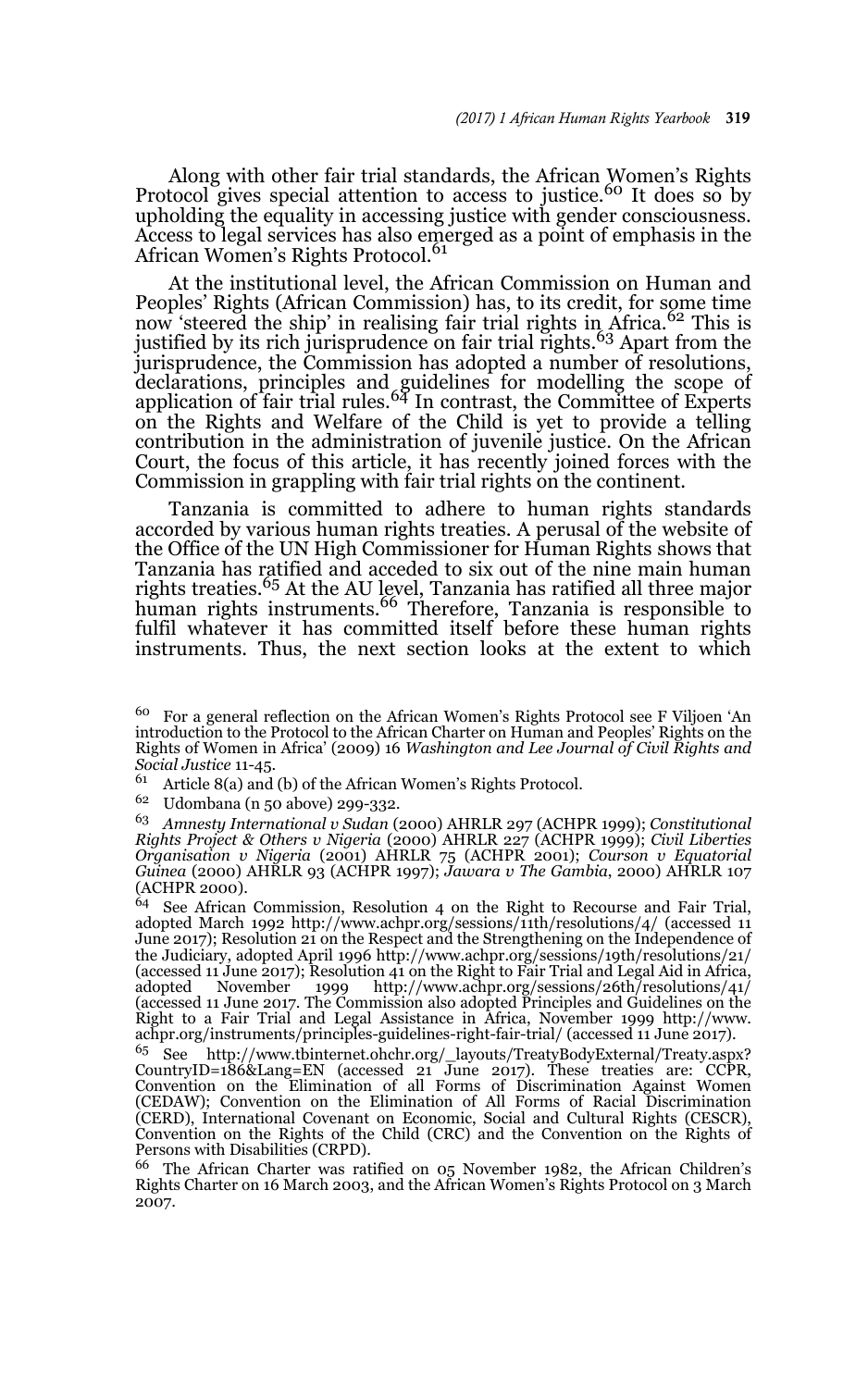Tanzania has domesticated fair trial norms provided in the country's Constitution as well as international instruments.

# **3 DOMESTICATED FAIR TRIAL NORMS IN TANZANIA**

The constitutions of almost all countries guarantee a right to fair trial. The Constitution of Tanzania ensures the equality of all persons and respect for an individual's dignity.<sup>67</sup> Article 13(6) codifies elements that safeguard fair trial in the administration of criminal justice. Apart from the Constitution, fair trial is promulgated in other domestic legislation, <sup>68</sup> such as the Penal Code and the Criminal Procedure Act, which serve as the legal basis for the administration of criminal justice in Tanzania.

As for the judiciary, the role of the old generation High Court and Court of Appeal judges in upholding fair trial rights is acknowledged.<sup>69</sup> A few of their cases deserve mention. In *DPP v Pete*, 70 the first case decided by the apex of the Tanzanian judiciary, the Court of Appeal affirmed the right of the accused to bail in conformity with the presumption of innocence principle. Similarly, in *Nwangunule v Republic*, the Court of Appeal ruled that appellant's conviction and sentencing for an offence he did not commit was a travesty of justice. In *Dibagula v Republic*, 71 the Court of Appeal quashed the decision and set aside a conviction of 18 months' imprisonment in favour of the appellant, after the trial District Court and later the High Court failed to observe the right to a fair hearing. The Tanzanian judiciary has also treated the issue of legal representation with much weight. In Tanzanian jurisprudence, a trial is a nullity whenever an accused is convicted without legal representation.<sup>72</sup>

Yet, despite the existence of necessary laws and the required institutions, undue legal process in criminal prosecution is a prevalent concern in Tanzania. A large number of Tanzanians have lost confidence on the country's criminal justice system, and even more on the judiciary. Whether the perception against the system is correct or not, there are serious concerns in the country's criminal justice system that need urgent intervention.

Applicants who have been claiming for fair trial rights against Tanzania before the African Court had previously attempted to free themselves before the Tanzanian national courts, faulting national laws

- <sup>68</sup> The Penal Code (CAP 16 RE 2001); the Criminal Procedure Act (CAP 20 RE 2002) and the newly enacted Legal Aid Act, No 1 of 2017, repealing the Legal Aid Criminal Proceedings Act (CAP 21 RE 2002).
- <sup>69</sup> See *Ndyanabo v Attorney General* (Civil Appeal No 64 of 2001) CAT.
- <sup>70</sup> Criminal Appeal No 28 of 1990 [1991] TZCA 1 (16 May 1991).
- <sup>71</sup> *Dibagula v Republic* (Criminal Appeal No 53 of 2001) [2003] TZCA 1.

 $^{67}~$  Articles 12 and 13 of the Constitution of the United Republic of Tanzania of 1977.

<sup>72</sup> *Laurent s/o Joseph v R*. [1981] T.L.R 352. Also see *Haruna Said v R* 1991 TLR 124 (HC).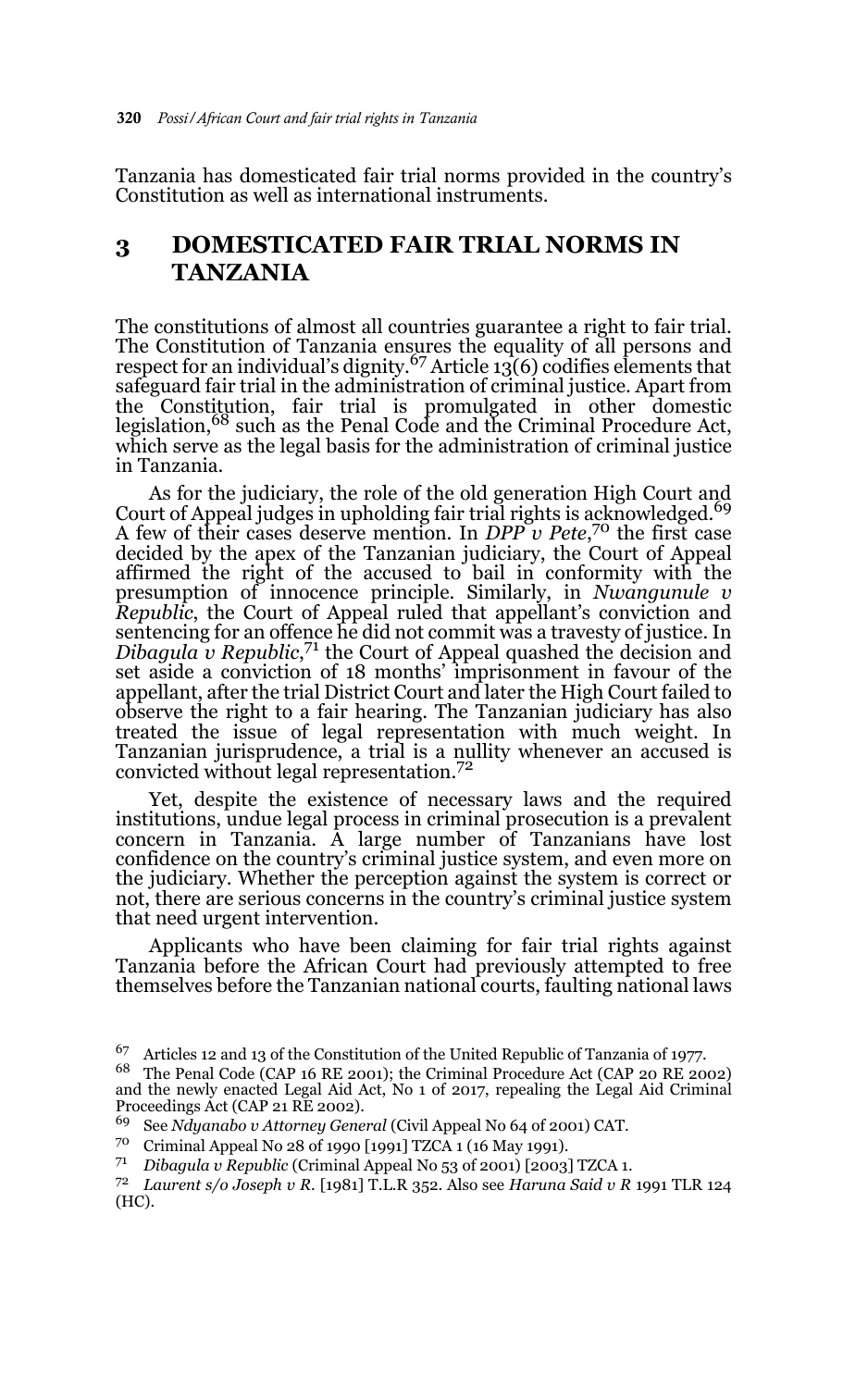to contravene articles 13 and 15 of the constitution. For instance, before Chacha approached African Court for his right to liberty, he contested prosecuting authorities actions of depriving his right to liberty were contrary to sections 32, 33, 50(1), 51(1), 52(1) & (2) & (3), of the Criminal Procedure Act.73 Unfortunately, Chacha like most lay applicants had his constitutional applications struck out by the Tanzanian High Court, due to the procedural technicalities provided under section 5 of the<br>Basic Rights and Duties Enforcement Act.<sup>74</sup> When attempting to reach the African Court, his application was deemed incompetent for want of exhaustion of domestic remedy requirement, a fate likely to be experienced by most applicants whose fair trial cases against Tanzania are pending before the African Court.

On a light note, fair trial rights includes rights of those in remand awaiting trials as well as convicted prisoners. Conditions of Tanzanian custodies seem to be a forgotten agenda. In a way, prison conditions have turned to be an additional punishment, which is a violation of fair trial standards. Prisoners' dignity needs to be respected and maintained. On the contrary, correction officers treat inmates harshly as additional punishment of their guilt. Accommodation, food, water, sanitation and healthcare are issues that need special engagement for improving humane prison standards.<sup>75</sup>

# **4 AFRICAN COURT NURTURING FAIR TRIAL RIGHTS IN TANZANIA**

This section explores the extent to which the African Court has dealt with, and in the process nurtured fair trial norms in Tanzania. It does so by identifying eight essential elements of fair trial safeguards, and by assessing the five merits decisions (the *Abubakari*, *Jonas*, *Nganyi, Onyachi* and *Thomas* decisions) by the African Court against Tanzania, to determine the extent to which these eight elements feature and are used in these decisions to nurture fair trial rights in Tanzania.

### **4.1 Equality of arms**

The 'equality of arms' principle is an integral part of the broader fair trial phenomenon. The principle is the bedrock for ensuring fairness in the dispensation of justice. Article 14(1) of the ICCPR expressly entitles everyone to a fair trial and a public hearing. In the process, parties must be treated equally. This principle is most applicable in the adversarial judicial system, where two parties are involved in a dispute. The rule

<sup>73</sup> *Chacha* case, para 61.

<sup>74</sup> The Basic Rights and Duties Enforcement Act, No 3 RE: 2002; Basic Rights and Duties Enforcement (Practice and Procedure) Rules 2014, G.N No 304.

<sup>75</sup> In *Abubakari*, police posts were alleged not to be in a favourable conditions to accommodate detainees. See para 95-99 of the case.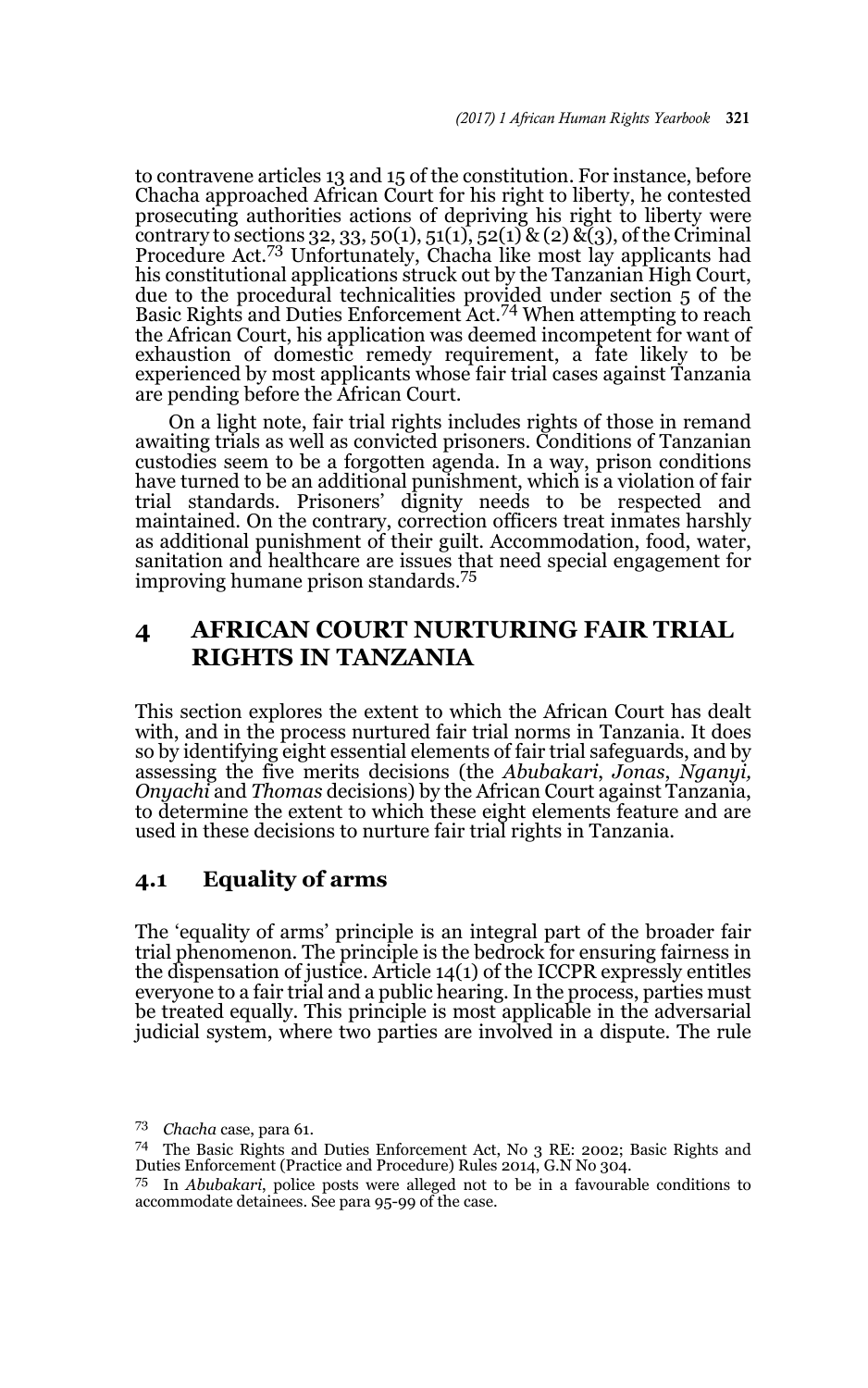seeks to strike a balance between the opposing parties, demanding that they be treated with substantial and procedural equality.<sup>76</sup>

Article 7 of the African Charter affirms the equality of arms principle, by guaranteeing accused persons the right to be heard before a competent court,<sup>77</sup> the right to defence,<sup>78</sup> as well as the right to be tried before an independent and impartial court.<sup>79</sup> In a broader sense of interpreting the Charter, the equality principle overlaps with other fair trial rights. For instance, the African Charter guarantees the<br>equality of all persons before the law, <sup>80</sup> as well as prohibiting any form of discrimination emanating from, among others, the 'fortune' or 'status' of an individual.<sup>81</sup>

Equilibrium in the opportunities afforded to parties in a criminal trial is a major test of this rule. In the cases decided by the African Court against Tanzania, applicants have managed to successfully establish a violation of the equality of arms principle. In the *Abubakari* case, particularly, there were a number of omissions that persuaded the African Court to find a violation of this principle. One of them was the failure by the prosecution to promptly avail the accused with the indictment and witness statements, causing the applicant to be in an unequal position to prepare his defence. Lack of adequate stationary was used as an excuse by the respondent state in justifying the delay, which the Court strongly condemned.<sup>82</sup> The African Court found that failure to provide the accused with indictment and witness statements, basing a convicted on a single prosecution witness, and disregarding an alibi defence contradict the principle of 'equality of arms between the parties in matters of evidence'.<sup>83</sup>

### **4.2 Fair hearing before a competent, independent and impartial tribunal**

Accused persons are entitled to a public hearing before a competent,<br>independent and an impartial tribunal.<sup>84</sup> In exceptional circumstances, the public may be excused from the whole or part of a trial.85 These circumstances might be due to public order, morality and national security.86 Also, it is established that an atmosphere in a court

- <sup>76</sup> ICCPR General Comment 32 para 13.<br><sup>77</sup> Article 7(1)(b) of the African Charter.
- 
- Article 7(1)(v) or the Article 7<sup>8</sup><br>
Article 7(1)(c) of the African Charter.<br>
<sup>79</sup><br>
Article 7(1)(d) of the African Charte
- <sup>79</sup> Article 7(1)(d) of the African Charter; *Constitutional Rights Project & Another v Nigeria* (2000) AHRLR 191 (ACHPR 1998).
- $\frac{80}{1}$  Articles 3 and 19 of the African Charter.
- Article 2 of the African Charter.
- <sup>82</sup> *Abubakari* case, para 159.
- <sup>83</sup> As above*,* para 193; *Onyachi* case, paras 82–89.
- <sup>84</sup> *Axen v Federal Republic of Germany* ECHR (8 December 1983) Series A 72 para 25.
- <sup>85</sup> Article 6 of the European Convention; *Fischer v Austria* ECHR (26 April 1995) Series A 31 para 44.
- <sup>86</sup> Article 14(1) of the ICCPR.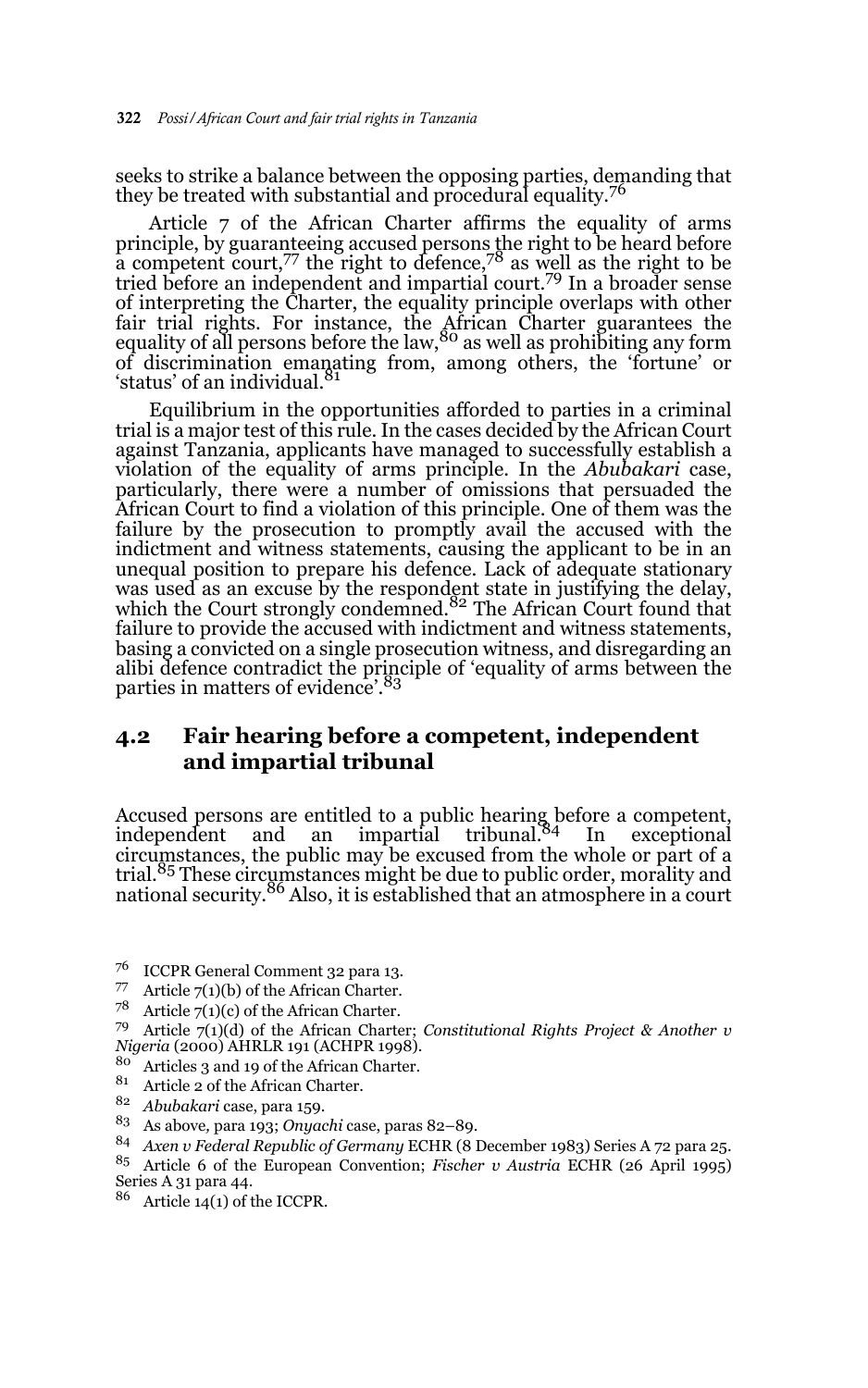room is an important factor determining the fairness of a public<br>hearing,<sup>87</sup> especially when a particular atmosphere is likely to damage the accused's defence. It is also within the scope of the right to a fair trial<br>that a judgment should be delivered in public.<sup>88</sup> Transparency and judicial integrity are some of the reasons for having a public eye on both trials and judgments.89 Other grounds might be for protecting the accused's interests, or enhancing public confidence in the criminal justice system. In the *Abubakari* case, the African Court considers a judgment to be made public when 'it is rendered in a premises or open area, provided the public is notified of the place, and the latter can have free access to the same'.<sup>90</sup>

A competent, independent and impartial tribunal is indispensable for a fair hearing. Criminal proceedings are considered to be fair when carried without any form of inducement or influence. The notion of independence and impartiality in the administration of criminal justice extends also to the prosecuting authority. Article 7 of the African Charter guarantees the right to a fair hearing before a competent, independent and impartial tribunal. Article  $\tilde{7}(1)(d)$  of the Charter expressly makes mention of 'competent national organs', referring to the level of expertise of the adjudicators, as well as the legitimacy of the laws under which they adjudicate.<sup>91</sup> With respect to the phrase 'court or tribunal', the Charter reaches out to all ordinary and specialised judicial<br>bodies.<sup>92</sup>

in the *Abubakari* case, <sup>93</sup> the applicant had gone through a criminal trial presided over by a prosecutor who allegedly had a relationship with one of the complainants. Court records revealed that the applicant had requested that the prosecutor be replaced. The African Court found Tanzania to be in breach of the accused's rights to a fair trial, due to the failure of the national courts to adequately consider the prosecutor's conflict of interest.<sup>94</sup> The African Court's finding complements the African Commission's earlier ruling which had found that the failure to enable courts to be presided over with qualified persons is a denial of the right to be tried by a competent and an impartial body.<sup>95</sup>

<sup>87</sup> See Communication 770/1997, *Gridin v Russian Federation*, UNHR Committee (18 July 2000), UN Doc CCPR/C/69/D/770/1997 (1996) para 8.2.

 $88$  Article 14(1) of the ICCPR.

<sup>89</sup> Human Rights Committee General Comment 32 para 29.

<sup>90</sup> *Abubakari* case, para 225.

<sup>91</sup> See *Amnesty International & Others v Sudan* (the *Amnesty International* case) (2000) AHRLR 297 (ACHPR 1999) para 69.

<sup>92</sup> Udombana (n 49 above) 312. Also see *Civil Liberties Organisation & Others v Nigeria* (2001) AHRLR 75 (ACHPR 2001); ICCPR General Comment No 13 para 4.

<sup>93</sup> Application 7/2013.

<sup>94</sup> *Abubakari* case, para 111. Also see *Civil Liberties Organisation & Others v Nigeria* (2001) AHRLR 75 (ACHPR 2001); para 4 of the UN Human Rights Committee General Comment No 13 (XXI/ 1984).

<sup>95</sup> The *Amnesty International* case (n 91 above) para 69.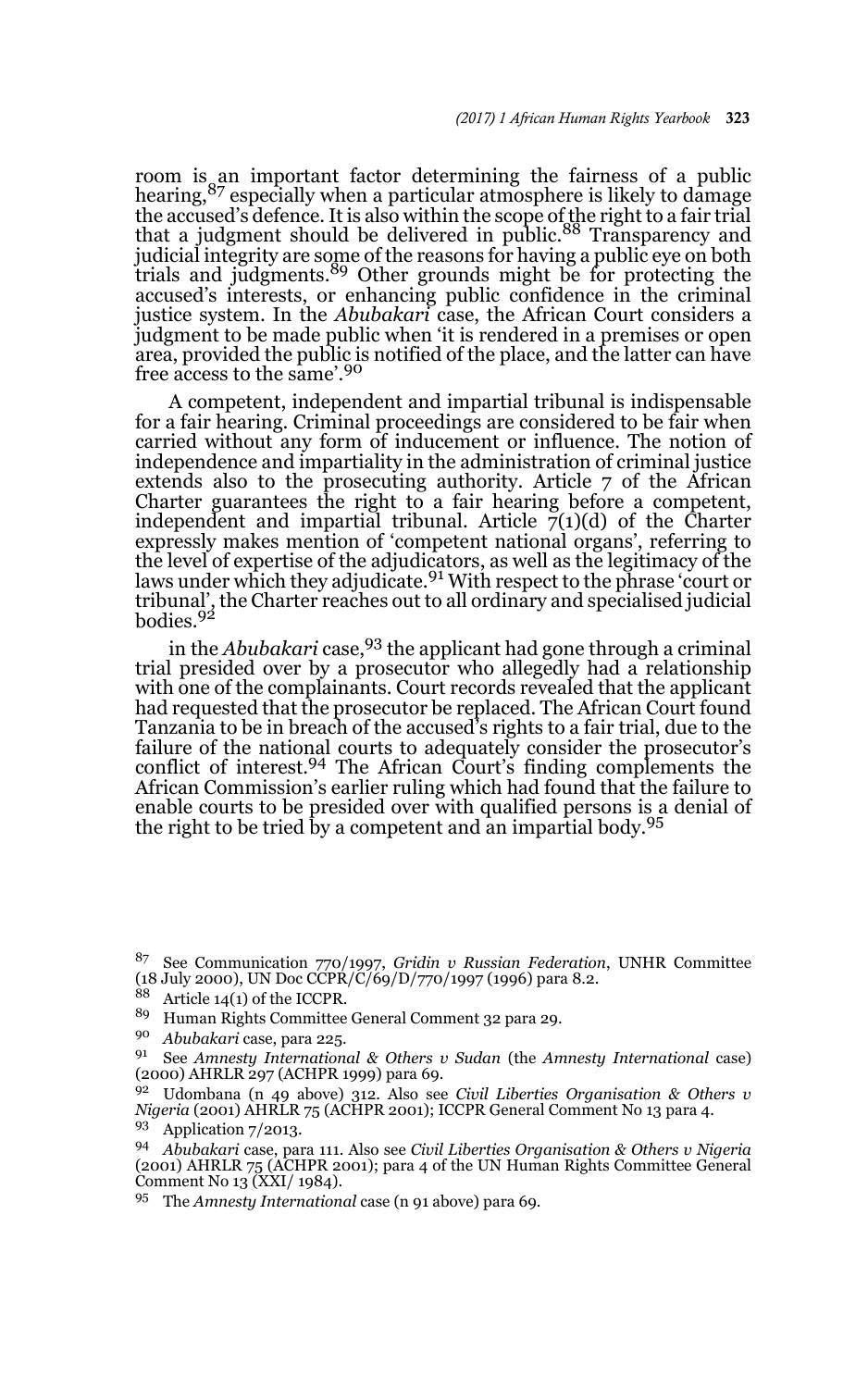An accused person will adequately make a defence against the charges upon being accommodated a fair and just hearing. The process of preparing a defence is time consuming.<sup>96</sup> Defence statements of an accused are issued immediately after the commencement of the prosecution process. In *Abubakari* case,97 the African Court established that denying an accused to make statement while being at the police station is a violation of the right to a fair hearing under the<br>African Charter.<sup>98</sup> Further, an accused is entitled to be represented by an attorney of personal preference.<sup>99</sup> A denial to accessing important documents necessary for the defence team, may amount to a violation of the right to a fair hearing, specifically the right to defence.<sup>100</sup>

Another aspect in connection with the right to fair hearing is a requirement not to be tried in absentia. A criminal accused must be present during the trial hearing.101 The presence of an accused can be in person or through legal representation.<sup>102</sup> An accused however, may wave the right to appear only if such a waver is 'attended by minimum safeguards commensurate to its importance'.103 In the *Thomas* case, the trial magistrate convicted the applicant in absentia after the applicant's non-appearance to the court in a number of occasions. The trial magistrate was however aware of the health issues that the applicant had to the extent of granting bail. The Court found Tanzania to be in violation of the applicant's right to a fair hearing which did not<br>afford the applicant an opportunity to defend himself.<sup>104</sup>

Prosecutors are prohibited from adopting coercive and oppressive means of gathering evidence against the will of the accused. A trial will be considered a nullity if an accused is compelled to confess on the charges against him or her.105 An accused is entitled to remain silent during the integration and trial proceedings. The rule intends to protect accused persons from improper prosecution. However, a court arguably may draw some adverse inferences from the silence of an accused, whenever the accused is required to provide innocent explanations in relation to the charges against.<sup>106</sup>

Moreover, in the *Abubakari* case, the African Court established that a charge that does not mention other co-accused specifically does not for that reason infringe on the right to a fair hearing under article 7 of the African Charter.107 The Court also stated that discrepancies in a

- <sup>96</sup> Article 14(3)(b) of the ICCPR.
- <sup>97</sup> *Abubakari* case, para 119.
- 
- <sup>98</sup> *Abubakari* case, para 118.
- <sup>100</sup> International Pen v Nigeria (2000) AHRLR 212 (ACHPR 1998) para 101.
- <sup>101</sup> *Ekbatani v Sweden* ECHR (26 May 1988) Series A 154, para 25.
- <sup>102</sup> See *Sanchez-Reisse v Switzerland* (1986) 9 EHRR, para 71.
- <sup>103</sup> See *Pelladoah v The Netherlands* ECHR (22 September 1994) Series A 297 paras 32- 42.
- <sup>104</sup> *Thomas* case, para 99.
- <sup>105</sup> Article 14(3)(g) of the ICCPR.
- <sup>106</sup> See for example, *Condron v The United Kingdom* (2 May 2000) ECHR.
- <sup>107</sup> *Abubakari* case, para 105.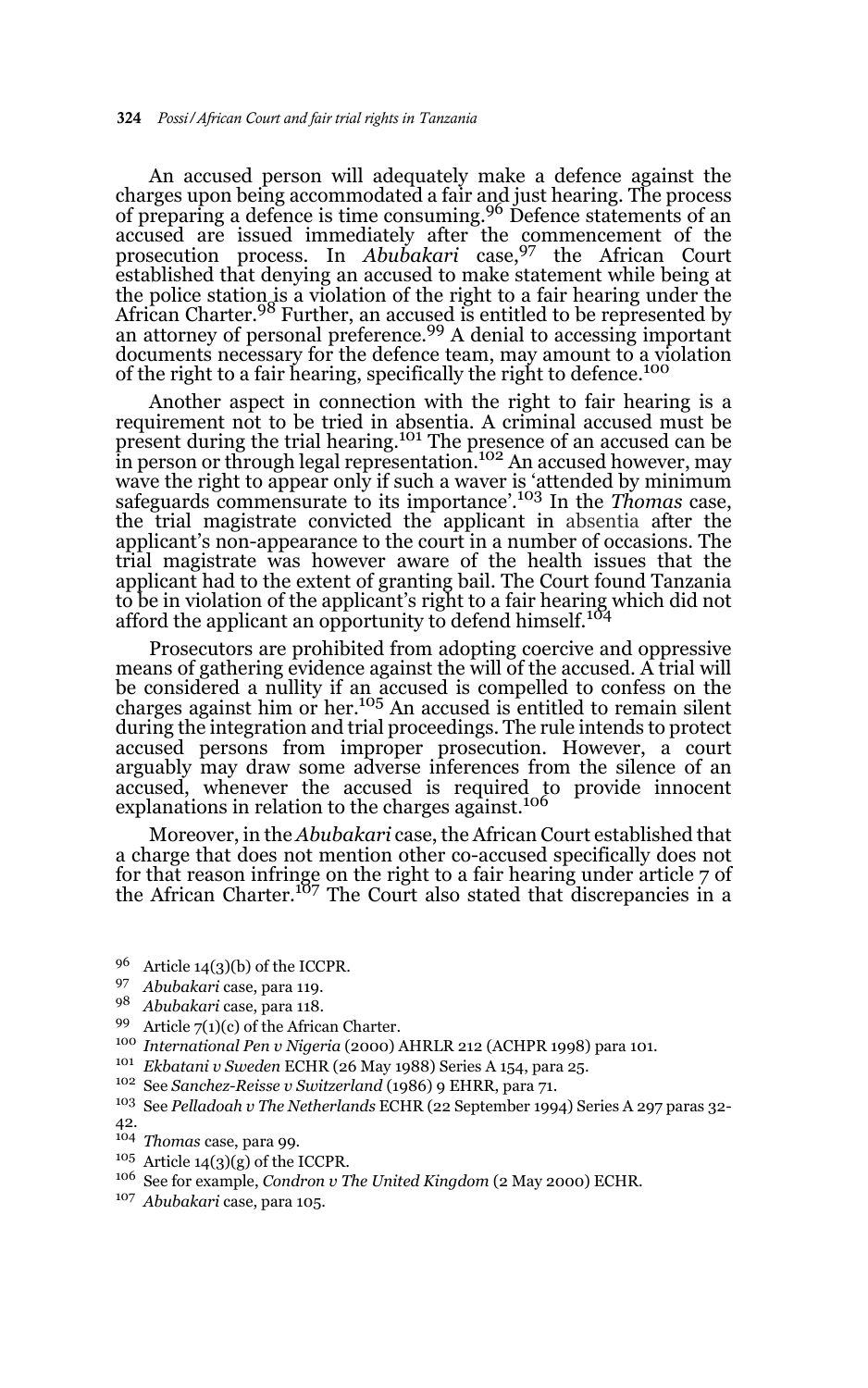charge sheet, for example in the description of stolen property, may<br>have a bearing on the accused's right to a fair hearing.<sup>108</sup>

*Non bis in idem* and prohibition of *ex post facto law* are two principles often invoked in conjunction with fair hearing concepts. While the former prohibits the possibility of an individual to be prosecuted or punished repeatedly, $109$  the latter ensures that no one is to be punished based on the criminalising of a previously legitimate act.110 In the *Onyachi* case, the African Court was clearly displeased with the tendency of the Tanzanian prosecutors of re-arresting and filling new charges against acquitted individuals based on substaially similar facts. In its decision, the African Court stated that

it is inappropriate, unjust, and thus arbitrary to re-arrest an individual and file new charges based on the same facts without justification after s/he has been acquitted of a particular crime by a court of law. The right to liberty becomes illusory and due process of law ends up being unpredictable if individuals can anytime be rearrested and charged with new crimes after a court of law has declared their innocence.<sup>111</sup>

#### **4.3 Right to free legal aid**

Legal representation through free legal aid is paramount to the realisation of the right to a fair trial.112 The availability of legal representation facilitates due legal process when dispensing justice.<sup>113</sup> States are urged to guarantee the right to free legal aid at the highest level possible, including in their Constitutions.114 Ideally, states should ensure that all accused persons who cannot afford legal representation are provided with legal aid at each stage of the criminal justice process.<sup>115</sup> Individuals facing serious criminal charges who cannot afford the services of a lawyer are mostly granted free legal assistance. Legal aid is pivotal to any country claiming to observe the rule of law. In stressing this point, a South African Commission of Inquiry into the Structure and Functioning of the Courts remarked as follows:

Any state that prides itself on a democratic way of life should not regard legal representation of parties before its court as pure luxury or a fortuitous benefaction of the Government, but as an essential service. Indispensable to the achievement of the democratic ideal in any modem state is access to its courts for all its inhabitants

<sup>115</sup> As above, Principle 3, para 20.

<sup>108</sup> *Thomas* case, para 131.

<sup>109</sup> Article 14(7) of the ICCPR; JAE Vervaele '*Ne bis in idem*: towards a transnational constitutional principle in the EU?' (2013) 9 *Utrecht Law Review* 211; WB Van Bockel 'The *ne bis in idem* principle in the EU legal order: between scope and substance' (2012) 13 *Journal of the Academy of European Law* 325-347.

<sup>110</sup> See article 7(2) of the African Charter. 111 *Onyachi* case, para 137. The African Court found Tanzania to be in violation of the right to liberty under article 6 of the African Charter, after re-arresting and charging the applicants with fresh crimes based on the same facts, after being acquitted by a court of law.

<sup>112</sup> A Flynn *et al* 'Legal aid and access to legal representation: redefining the right to a fair trial' (2016) 40 *Melbourne University Law Review* 215.

<sup>113</sup> As above, 209.

<sup>114</sup> UN Principles and Guidelines on Access to Legal Aid in Criminal Justice Systems, Principle 1, para 14.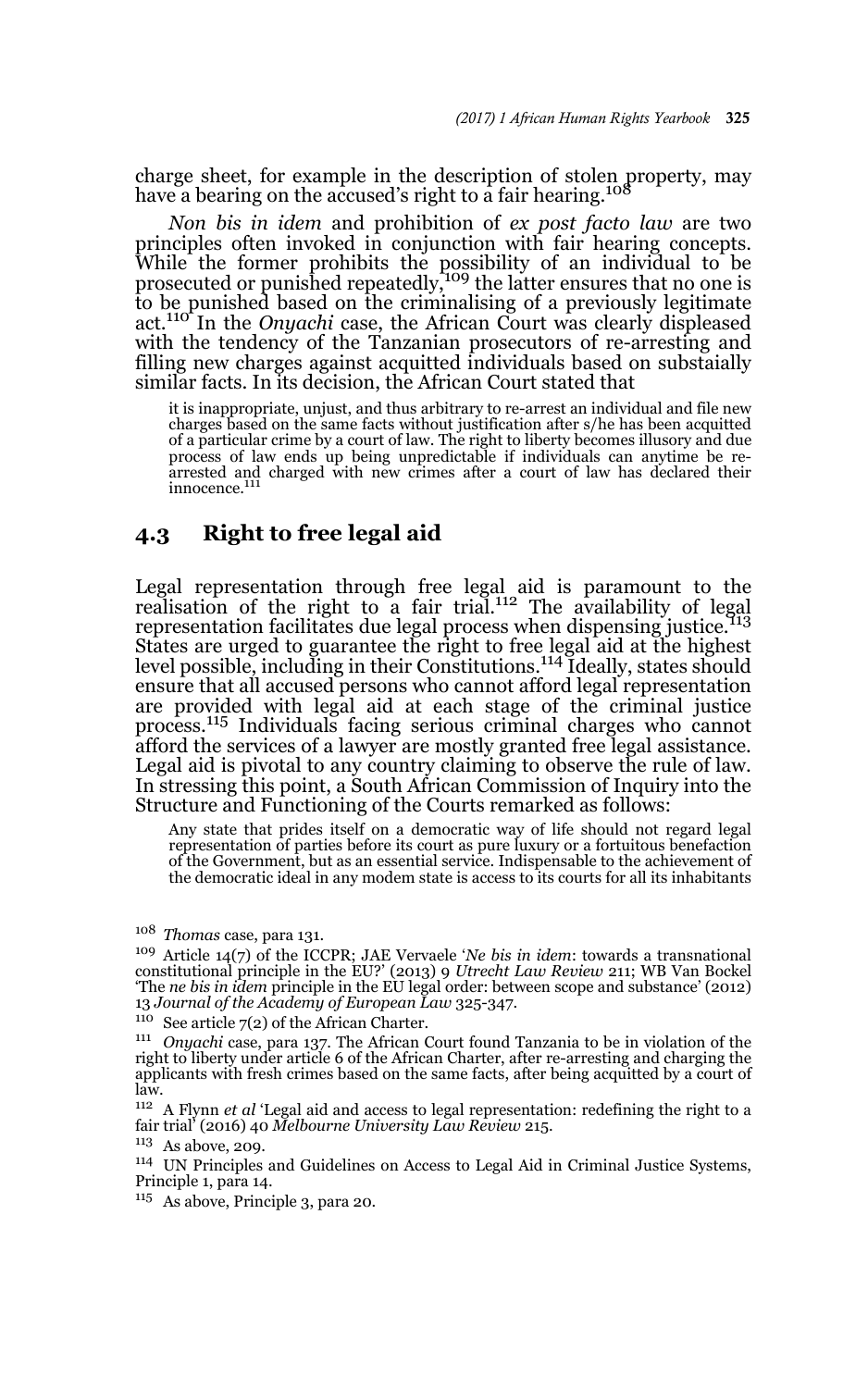... For any person who has to appear in count without counsel ... the excellence of his country's judicial system is small comfort and any claim by the state that the courts are open to all has a hollow ring.<sup>116</sup>

The African Charter does not expressly recognise the right to free legal assistance. However, article  $7(1)(c)$ , read together with article 2 of the Charter, could be construed as guaranteeing the right to free legal assistance. Article  $7(1)(c)$  establishes the right to defence and article 2 mandates member states to ensure the enjoyment of rights provided under the Charter without any form of discrimination based upon, among other factors, 'fortune'. The term 'fortune' in the Charter may include an individual's financial status, which is key in determining eligibility for the provision of free legal assistance. Thus, states arguably have an obligation of ensuring that the right to defence is realised regardless of one's fortune.

In the *Thomas* case, the African Court applied article 7(1)(c) of the African Charter, which does not expressly accord the right to have free legal assistance, together with article 14(3)(d) of the ICCPR, to include the right of an accused to have legal aid.117 The African Court made it clear that the onus is on the judicial authority to ensure that an accused is given legal assistance by first informing that particular accused of the right.<sup>118</sup> The African Court emphasised that an accused need not to complain of the lack of legal representation or desertion of a counsel.<sup>119</sup>

As a general rule, accused persons are entitled to the legal counsel of their choice.120 Whenever it is established that an accused person cannot afford legal services, such person has to be informed of the right to have free legal assistance.<sup>121</sup> The right should be practical and effective. States are not responsible for the shortcomings of a lawyer providing legal assistance. When a legal aid counsel fails to effectively represent a client, judicial authorities have to intervene for ensuring effectiveness of the right.<sup>122</sup> The Tanzanian Constitution, legislation and numerous High Court and Court of Appeal decisions have accorded for the right to have free legal assistance.<sup>123</sup>

Inadequate resources to hire a lawyer, seriousness of any possible sanction, as well as interest of justice are major factors that may lead for an accused to be given legal aid by state authorities.124 In *Benham v the United Kingdom*, the European Court of Human Rights stated that 'where the deprivation of liberty is at stake, the interests of justice in

<sup>116</sup> GG Hoexter *Commission of Inquiry into the structure and functioning of the courts* (1983) 197.

<sup>117</sup> *Thomas* case, para 114.

<sup>118</sup> *Nganyi* case, para 182.

<sup>119</sup> *Nganyi* case, para 182.

<sup>&</sup>lt;sup>120</sup> Article 14(3)(d) of the ICCPR; article 7(c) of the African Charter.<br><sup>121</sup> Article 14(3)(d) of the ICCPR. Also see PM Bekker 'The right to legal representation, including effective assistance, for an accused in the criminal justice system of South Africa' (2004) 37 *Comparative and International Law Journal of Southern Africa* 173. <sup>122</sup> *Kamasinski v Austria* ECHR (19 December 1989) Series A 168, para 65.

<sup>123</sup> Arts 15(2) & 13(6) of the Tanzanian Constitution; Sec 310 of the Criminal Procedure Act.

<sup>124</sup> *Onyachi* case, para 106; *Abubakari* case, para 138-139; *Thomas* case, para 118.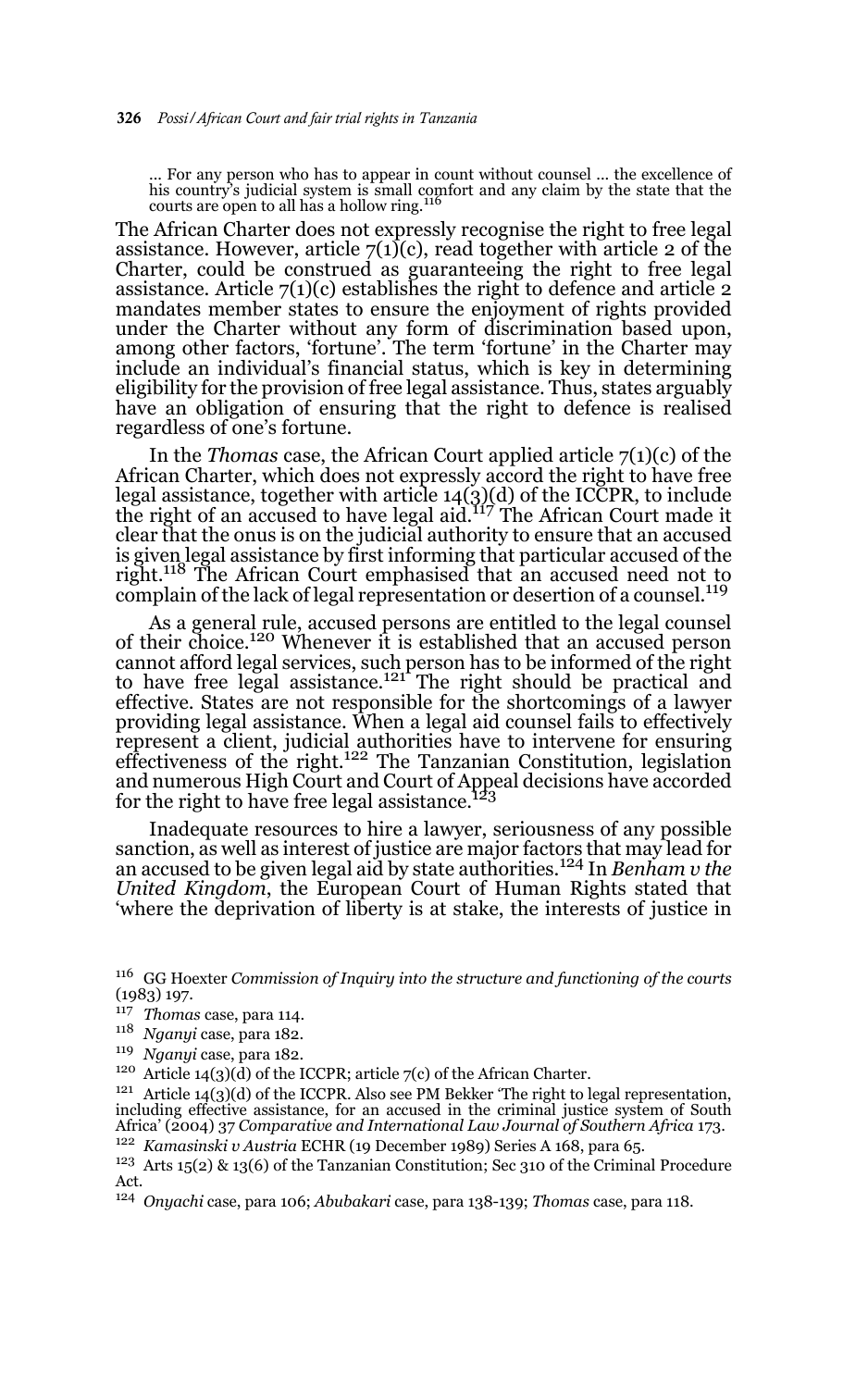principle call for legal representation".125 A mere nomination of an attorney to represent an indigenous accused is not adequate. The expected representation must be effective. When being notified of a non-committed legal aid attorney, appropriate authorities are supposed to take prompt measures to remedy the situation.

Free legal assistance is applicable in all stages of criminal proceedings, regardless whether a matter is at the pre-trial, trial or<br>appellate stage,<sup>126</sup> 'as long as conditions which would warrant legal assistance exist'.127 When it comes to the knowledge of the authorities that an accused is unable to have legal representation on a serious criminal offence or whenever there is a likelihood of injustice, it is the obligation of the authority to provide the accused with legal assistance. In the *Jonas* case, the African Court emphasised that states should offer *proprio motu* and free of charge legal services to an indigent individual who is under criminal prosecution where the offence is serious and the<br>law prescribes a severe punishment.<sup>128</sup>

An accused does not need to request for legal aid, when it is clear that there is inability to have legal representation.<sup>129</sup> Administrators of justice should be alert on that regard.

In an attempt to remedy the situation, Tanzania has recently enacted the Legal Aid Act.<sup>130</sup> The Act envisages regulating and coordinating the provision of legal aid services to indigent persons, as well as formalising paralegals. One of the complained issues from legal aid providers is remuneration. Looking at the new Act, it establishes a number of disjointed offices of which their coordination might be a challenge. The established board by the Act ought to be given an expansive role in administering legal aid services. The board should also have been entrusted with a fund-base for remunerating legal aid providers, a role which is still left to the judiciary, which time and then is under budgeted.

#### **4.4 Trials without an inordinate delay**

Criminal trials should not be unduly prolonged.<sup>131</sup> An inordinate delay during criminal proceedings is in conflict with international human rights standards. Rendering justice through excessive delays may undermine the effectiveness and credibility of any judicial process.<sup>132</sup> Prosecutors have developed a habit of not being mindful of the time spent in dispensing with criminal matters.

- <sup>125</sup> *Benham v UK* (1996) EHRR 293.
- <sup>126</sup> *Nganyi* case, para 181.
- <sup>127</sup> *Onyachi* case, para 106.
- <sup>128</sup> *Jonas* case, para 78.
- <sup>129</sup> *Nganyi* case, para 182.
- <sup>130</sup> Legal Aid Act No. 1 of 2017.
- $131$  Article 14(2)(c) of the ICCPR.
- <sup>132</sup> *Stögmüller v Austria* ECHR (10 November 1969) Ser A 9 para 5.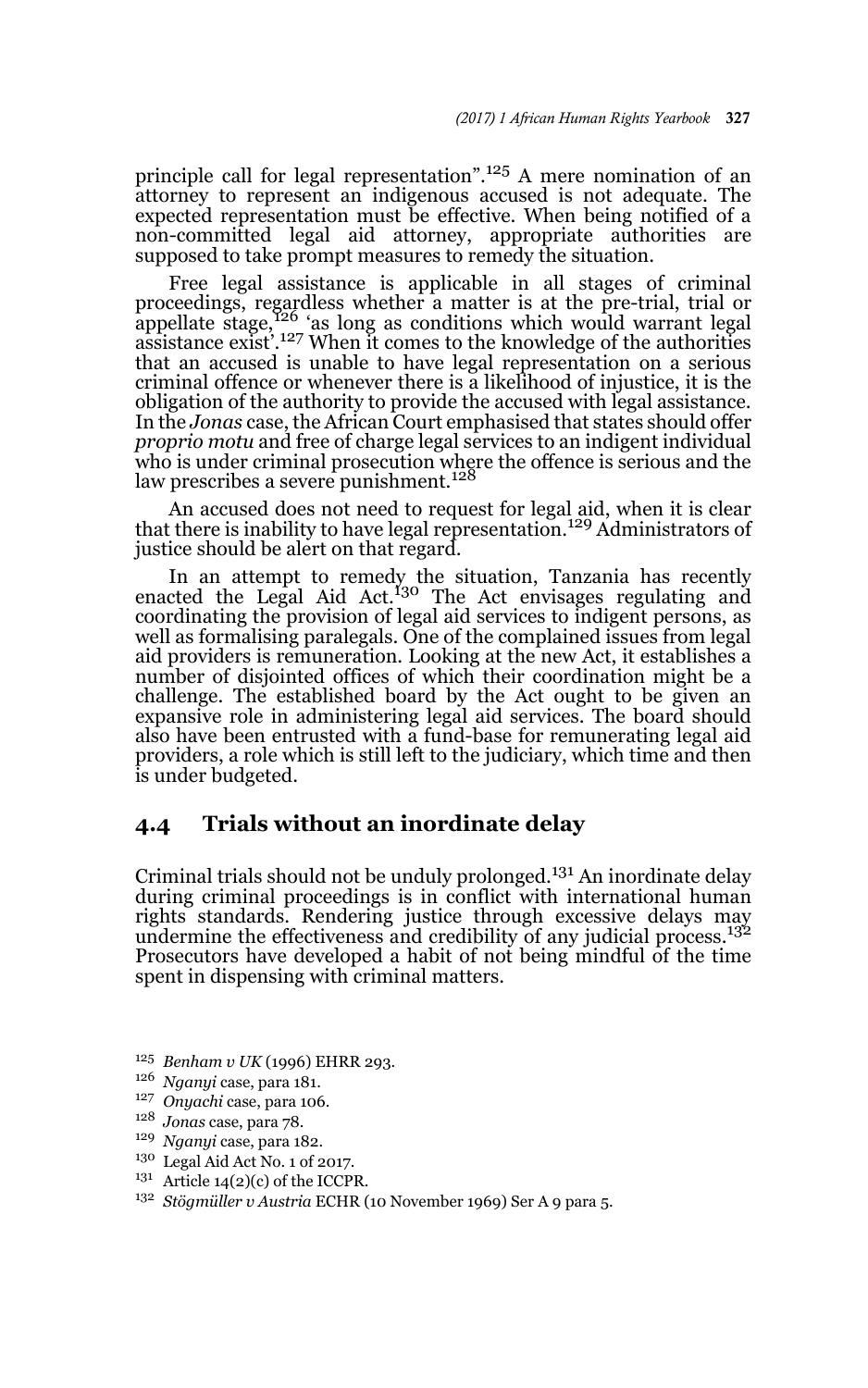Under article 7(1)(d), the African Charter expressly affirms for the right to be tried within a reasonable time. However, the Charter does not contain elements for determining the reasonableness of time. Nevertheless, there is flexibility when considering a reasonable time in<br>disposing of criminal matters.<sup>133</sup> Computation <u>of</u> time commences as soon as a charge is issued against the accused, $134$  and ends when the execution of a judgment from the highest body is successful.<sup>135</sup> Various human rights bodies have established the following factors that a court can use to determine the reasonableness of time: 'complexity of the case, the conduct of the applicant, the conduct of the judicial and administrative authorities of the State, and what is at stake for the applicant' are.<sup>136</sup> The African Court is of the view that many accused persons in one criminal charge does not necessarily render a matter complex.137

In the *Nganyi* case,<sup>138</sup> the African Court held that 'the lack of due diligence by the national judicial authorities', leading to the prolonging of a matter, is a violation of article  $7(1)(d)$  of the African Charter.<sup>139</sup> Highlighting the importance of the speedy determination of criminal matters, the African Court stressed that 'the deterrence of criminal law will only be effective if society sees that perpetrators are tried, and if found guilty, sentenced within a reasonable time'.<sup>140</sup> Innocent suspects, in particular, have a huge interest in the speedy<br>determination of their innocence.<sup>141</sup>

In the *Thomas* case, the applicant claimed that his fair trial rights were infringed after delays in appellate and review proceedings in the national courts, when battling to quash a 30 years' sentence of<br>imprisonment.<sup>142</sup> The applicant spent a great deal of time struggling to properly lodge an appeal to the Tanzanian Court of Appeal: It took him eight years to process an appeal of a decision of the High Court to the Court of Appeal.143 During the hearing before the African Court, counsel for the state responded to the allegations by shifting the blame to the applicant's technical inability to file the required document.<sup>144</sup> When determining the matter, the African Court found that there were inordinate delays in processing the applicant's appeal contrary to the letter and spirit of the African Charter. In its judgment, the Court observed as follows:

- <sup>133</sup> As above, para 135.
- <sup>134</sup> *Scopelliti v Italy* ECHR (23 November 1993) Ser A 278, para 18.
- <sup>135</sup> As above, para 18; *Proszak v Poland* (16 December 1997) ECHR paras 30-31.
- <sup>136</sup> *Buchholz v the Federal Republic of Germany* ECHR (6 May 1981) Ser A 42 para 49.
- <sup>137</sup> *Nganyi* case, para 144.
- <sup>138</sup> Application 6/2013.
- <sup>139</sup> *Nganyi* case, para 155.
- <sup>140</sup> As above, para 127.
- $141$  As above.
- <sup>142</sup> *Thomas* case, paras 100-110.
- <sup>143</sup> *Thomas* case, paras 105-110.
- <sup>144</sup> *Thomas* case, para 101.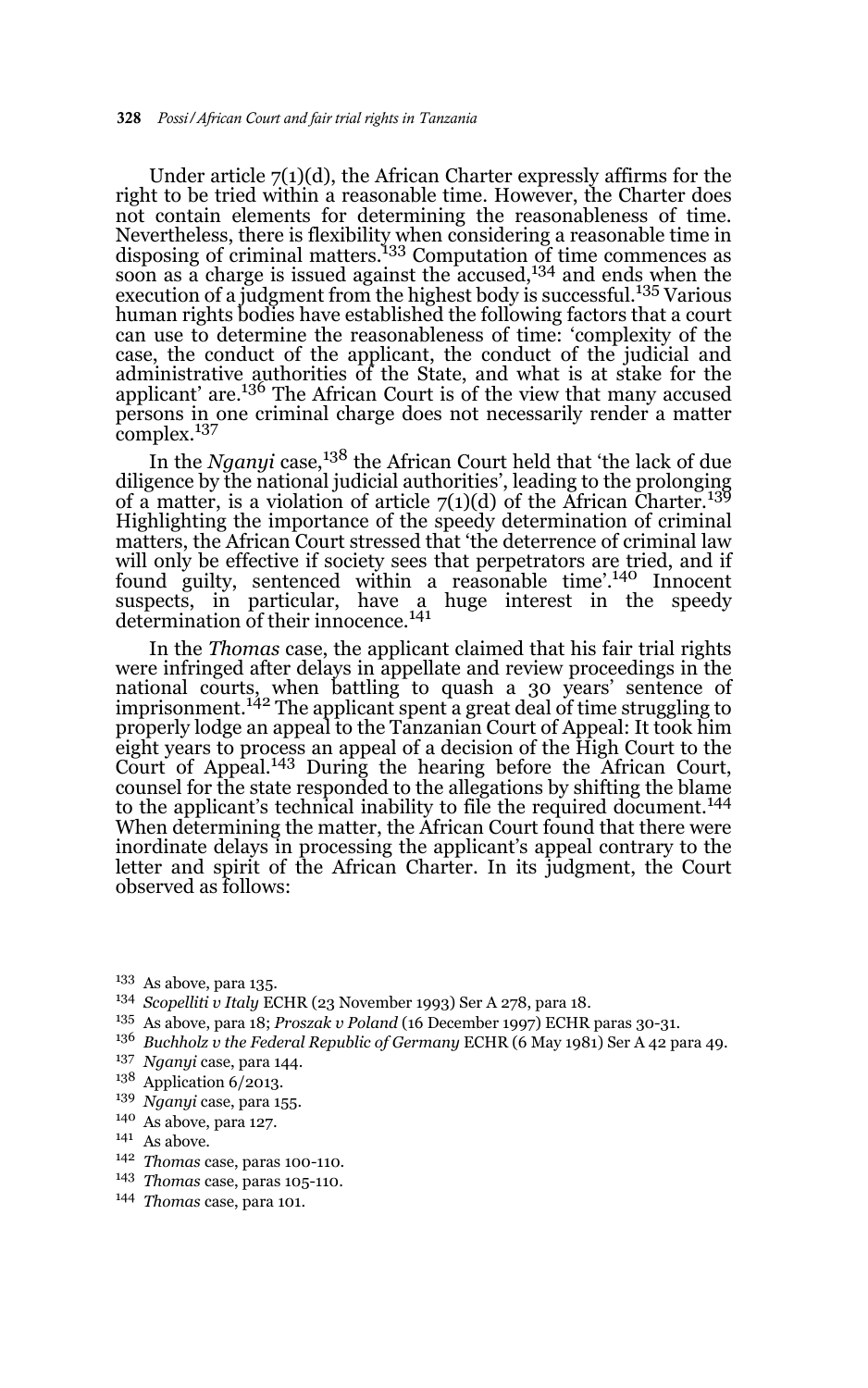It was the responsibility of the courts of the respondent to provide the applicant with the court record he required to pursue his appeal. Failure to do so and then maintain that the delay in the hearing of the applicant's appeal was the applicant's fault is unacceptable. The applicant's case was not a complex one, the applicant<br>made several attempts to obtain the relevant records of proceedings but the judicial<br>authorities unduly delayed in providing him with these r

The African Court faulted the way Tanzanian domestic courts handled the applicant's matter, finding that the Tanzanian courts violated Alex Thomas's fair trial rights. Thomas had done more than enough to ensure his appeal and review proceedings were not prolonged. Thus, it is submitted that it is at the court of law where justice is dispensed. Courts are noble institutions of which their acts should reflect that nobility. The *Thomas* case has exposed a chronic problem within the Tanzanian judiciary, with delays having become a normal occurrence.

#### **4.5 Presumption of innocence**

The presumption of innocence is a cardinal principle in criminal law. An accused is presumed innocent until found guilty.<sup>146</sup> The guilt must be determined through fair and just proceedings, as well as established law. The responsibility is vested upon the prosecuting authority to prove the charge against an accused beyond reasonable doubt. This principle not to condemn an accused when not yet proven guilty extends to the general public and the press.147 Importantly, public officials should refrain from making statements which will or are likely<br>to prejudice the rights of an accused.<sup>148</sup>

Article 7(1)(b) of the African Charter recognises the presumption of innocence principle as fundamental in the realisation of the right to a fair trial.149 Prosecution must prove a criminal charge without leaving any doubt about the accused's guilt. Failure to do so will grant the accused the 'benefit of doubt', as a result of the 'burden of proof' resting on the prosecution.<sup>150</sup> Thus, it is tantamount for judicial officers presiding in a criminal trial to strictly adhere to the principle.

There are incidences in which Tanzanian courts had failed to adhere to the principle, until the African Court was granted the opportunity to enforce its application to the benefit of the victims. In the *Abubakari* case,<sup>151</sup> it was discovered that the evidence relied upon to convict and sentence the applicant in the national courts was based

<sup>145</sup> *Thomas* case, para 106. Also see *Onyachi* case, para 120.

<sup>146</sup> Article 14(2) of the ICCPR.

<sup>147</sup> Human Rights Committee (n 89 above) para 30.

<sup>148</sup> *Ribemont v France* (1995) EHRR 557.

<sup>149</sup> Also see *Media Rights Agenda v Nigeria* (2000) AHRLR 200 (ACHPR 1998); Communication 301/05, *Haregewoin Gabre Selassie and IHRDA (on behalf of former Dergue Officials) v Ethiopia*, 50th Ordinary Session.

<sup>150</sup> *Barberá, Messegué and Jabardo v Spain* ECHR (6 December 1988) Ser A 46 para 77.

 $151$  Application 7/2013.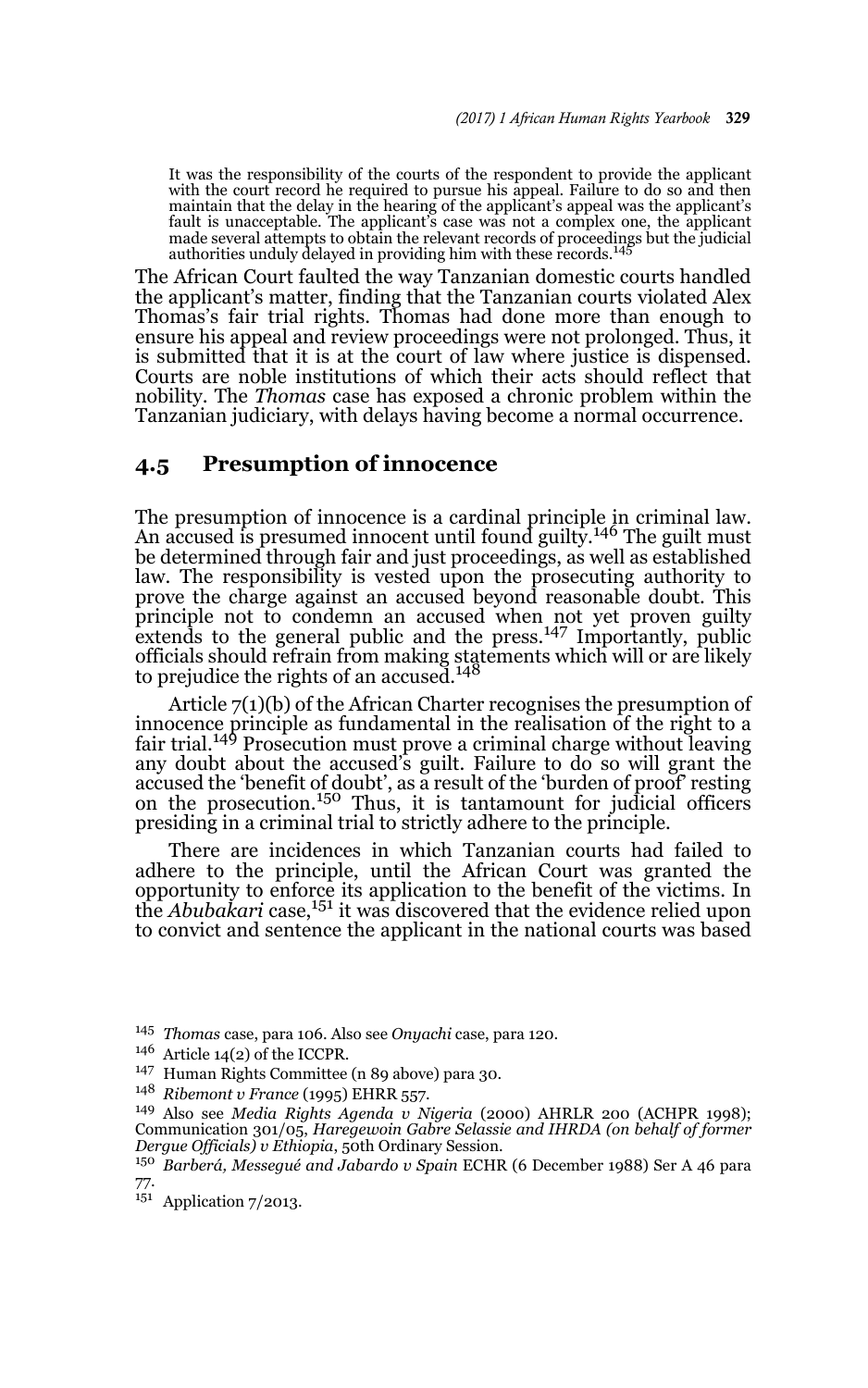on the testimony of a single witness; the evidence was riddled with inconsistencies and no attempt was made to obtain corroboration.152 Such an oversight was held to be against the presumption of innocence principle. Another anomaly from the same matter relates to an alibi defence. The applicant unsuccessfully invoked the defence of alibi before the national courts. Before the African Court, the applicant argued that he was admitted at the hospital during the dates stated in the charge sheet, a fact that was ignored by the national courts.153 A perusal of national court records by the African Court revealed that a discharge sheet from the hospital and a bus ticket from Dar es Salaam to Moshi was tendered during trial as evidence before the national courts, which was unfortunately treated by a trial magistrate as an 'afterthought'.154 In fact, the applicant started to raise the defence of alibi at the time of the police investigation. In its decision, finding that the applicant's fair trail rights had been violated, the Court observed that judicial authorities and the prosecution ought to seriously consider any alibi defence, since it is key when determining the guilt of the accused.<sup>155</sup>

Further, the African Court had established that the mere fact that the accused was charged alone, while witness testimony points to multiple suspects, does not render a violation of fair trial rights against the charged accused person.<sup>156</sup> It further established that the failure to find weapons that an accused person is alleged to have used to commit an armed robbery does not amount to a violation of a fair trial under article 7 of the African Charter. The Court stressed that an armed robbery could be proved by other factors with high probative value – not necessarily by physical evidence.157

### **4.6 Right to appeal or review**

Any person who disagrees with a court's judgment has the right to an appeal or review before a higher body.<sup>158</sup> Article  $14(5)$  of the ICCPR does not explicitly mention 'appeal' as a right, but the phrase 'according to the law' in the provision acknowledges the modalities established by domestic laws under which a review or an appeal is exercised.<sup>159</sup> In instances where review by a higher body is possible after several appeals, an accused is entitled to have access to each stage without<br>restrictions.<sup>160</sup>

- <sup>152</sup> *Abubakari* case, paras 162-185.
- <sup>153</sup> *Abubakari* case, para 186.
- <sup>154</sup> *Abubakari* case, para 186.
- <sup>155</sup> *Abubakari* case, para 190.
- <sup>156</sup> *Abubakari* case, para 105.
- <sup>157</sup> *Abubakari* case, paras 195-199.
- <sup>158</sup> Article 14(5) of the ICCPR.
- <sup>159</sup> ICCPR General Comment No 32 para 45.

<sup>160</sup> As above, citing Communication No. 230/1987, *Henry v Jamaica*, UNHR Committee (1 November 1991) UN Doc CCPR/C/43/D/230/l987 (1987) para 8.4.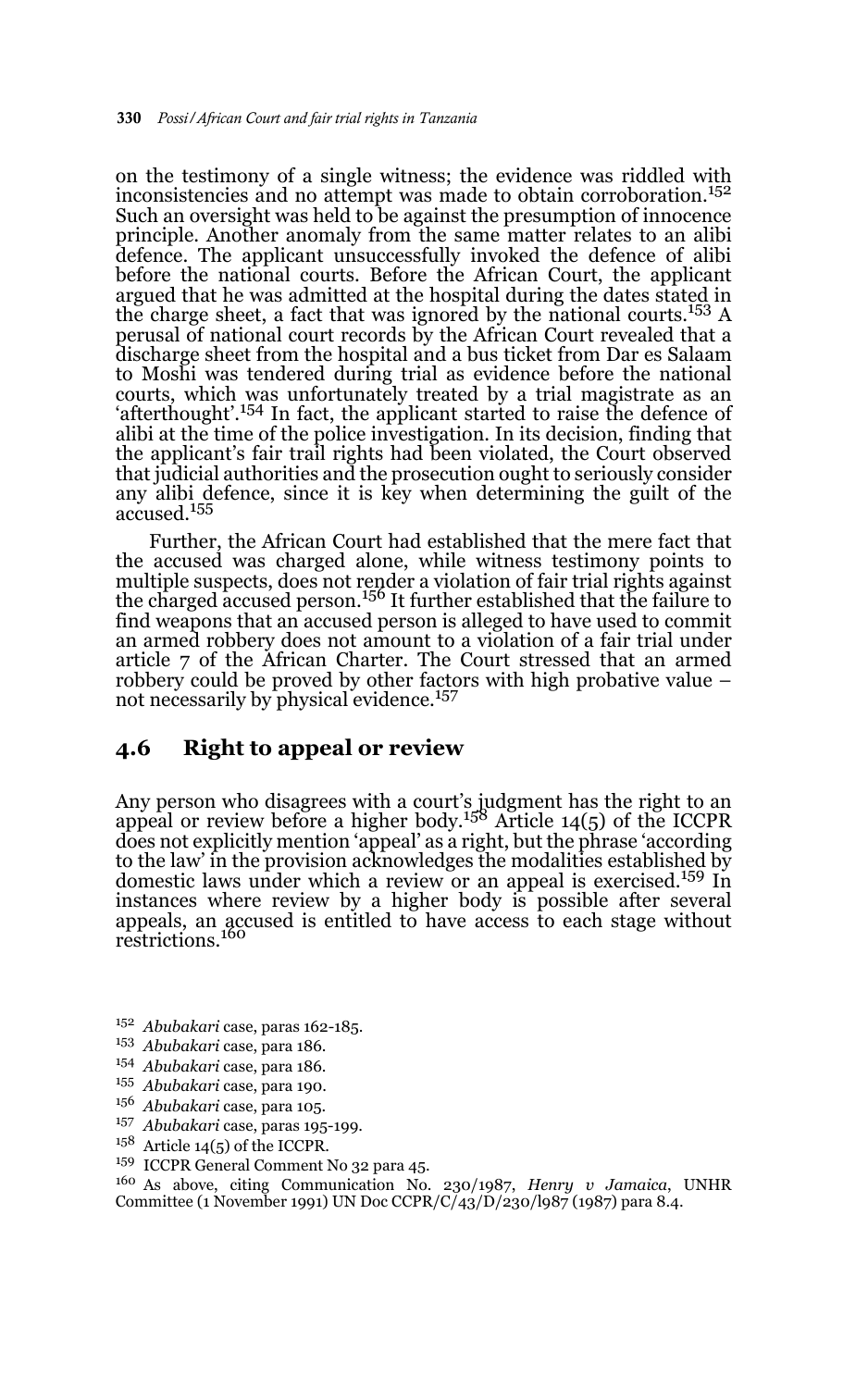Article  $7$  of the African Charter identifies the right to appeal as the first safeguard in ensuring one's cause to be heard.<sup>161</sup> However, article 7(1)(a) of the African Charter does not expressly recognise the right to appeal against a criminal conviction, unlike article 14(5) of the ICCPR.<sup>162</sup> Further, article  $7(1)(d)$  of the Charter requires trials to be conducted within a 'reasonable time',<sup>163</sup> which should also be considered when determining an appeal or review.

The right to have a conviction appealed or reviewed is effective and efficient upon the availability of all the required documents.<sup>164</sup> Such documents have to be obtained without inordinate delays. In the *Thomas* case, as already indicated above, it took the applicant a period of eight years and three months to be able to file an appeal before the Court of Appeal of Tanzania, and a couple of years to beg for a review of his appeal decision.<sup>165</sup> The applicant spent most of the time struggling to get the record of the court proceedings necessary for determining an appeal, which he consistently demanded, but was not availed with on<br>time.<sup>166</sup> The African Court found that the applicant's right to appeal and review had been contravened following inordinate delays in the processing of the record of the court proceedings by the officers of the court.<sup>167</sup>

#### **4.7 Right to be informed of the charges**

Understanding the charges and court proceedings is essential in ensuring that an accused person has a fair and equal trial. An accused needs to be promptly informed of the nature and context of the charges in a language he or she understands. States are encouraged to provide an interpreter, when the language in use before courts is not familiar to<br>the accused.<sup>168</sup>

Although the African Charter does not expressly recognise the right of an accused person to be informed of the charges against him or her, this right is integral to the right to defence provided for under article 7(1)(c) of the Charter.

In the *Abubakari* case, records presented to the African Court could not reveal any efforts from the national courts in tracing a police report detailing the information concerning the applicant's rights while being held in custody. Consequently, the African Court held that Tanzania

<sup>161</sup> Article 7(1)(a) of the African Charter; *Egyptian Initiative for Personal Rights and Interights v Egypt*, Communication 334/06, 20th Annual Activity Report.

<sup>162</sup> Udombana (n 49 above) 321. Also see *Constitutional Rights Project & Another v Nigeria* (2000) AHRLR 235 (ACHPR 1999).

 $163$  Article 6(1) of the European Convention.

<sup>164</sup> Namakula (n 4 above) 192.

<sup>165</sup> *Thomas* case, para 28-33.

<sup>166</sup> *Thomas* case, para 107-108.

<sup>167</sup> *Thomas* case, para 106.

<sup>168</sup> Article 14(3)(f) of the ICCPR; Communication 135/94, *Márques de Morais v Angola*, UNHR Committee (29 March 2005), UN Doc CCPR/C/83/D/1128/2002, para 5.4.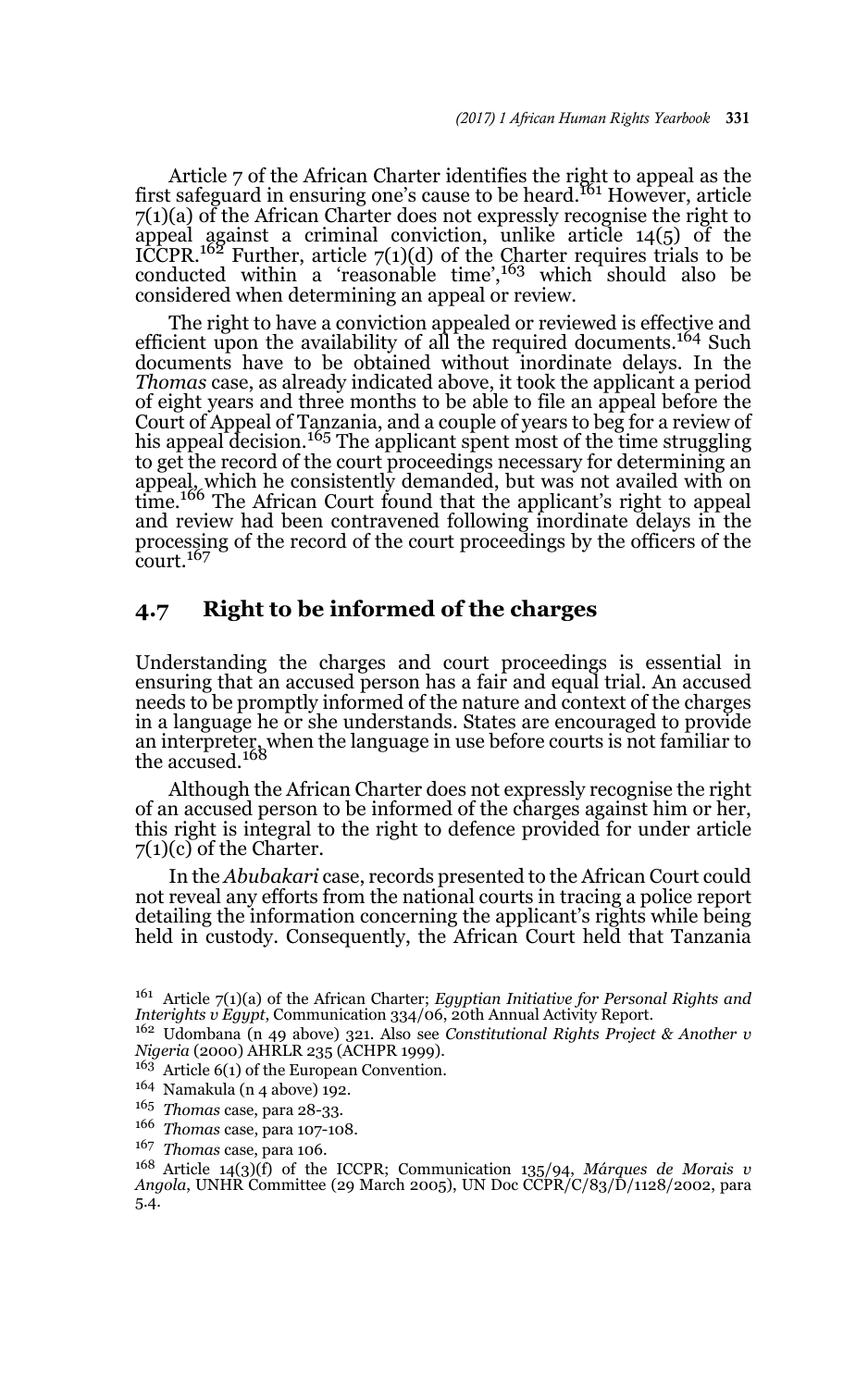had violated the African Charter due to the failure to inform the applicant of his fundamental rights while being held in remand. The Court went on to rule that the failure of the police and judicial authorities to diligently and promptly communicate to the applicant all the elements of the charge, amounted to a violation of the applicant's right to a defence.169 The African Court recognised that the right of the accused to be promptly informed of the charges against him or her is a 'corollary of the right to defence' provided by article 7(1)(c) of the African Charter.170

### **4.8 Right to an effective remedy**

Remedies remain a subject of a general discussion under international law.<sup>171</sup> International bodies grant remedies in favour of a litigant whose rights have been found to be violated.<sup>172</sup> Appropriate remedies are mostly granted following a reasoned judgment. It is then up to states to comply with decisions of international bodies. The obligation to provide for an effective and appropriate remedy lies in the hands of every court of law. Human rights victims are entitled to benefit from appropriate remedies and reparations granted by a human rights institution.<sup>173</sup> A successful party in a judicial dispute has a right to have an appropriate remedy, capable of redressing the prejudice suffered by the complainant.<sup>174</sup>

Although the African Charter does not explicitly accord the right to an effective remedy, article 1 provides a basis for enforcing rights provided by the Charter at the domestic level. Through the African Charter, the right to an effective remedy is implicitly established under article 3(2). An individual is to have effective remedies through the equal protection of the law, which article 3(2) of the Charter guarantees. The Court Protocol unequivocally states that the Court may make 'appropriate orders to remedy the violation', whenever it finds that there is a violation of human and peoples' rights.175 The African Court is also required to deliver a reasoned judgment.<sup>176</sup>

In the *Thomas* case, the African Court found that Tanzania violated the applicant's fair trial rights, but left it to the imagination of the

- <sup>169</sup> *Abubakari* case, para 161.
- <sup>170</sup> *Abubakari* case, para 158.

<sup>176</sup> Article 28(6) of the Court Protocol.

<sup>171</sup> GM Musila 'The right to an effective remedy under the African Charter on Human and Peoples' Rights' (2006) 6 *African Human Rights Law Journal* 445.

<sup>&</sup>lt;sup>172</sup> Article 13 of the European Convention; article 47 of the European Union Charter of Fundamental Rights of 2000.

<sup>&</sup>lt;sup>173</sup> See General Assembly, Resolution 60/147 Basic Principles and Guidelines on the Right to a Remedy and Reparation for Victims of Gross Violations of International Human Rights Law and Serious Violations of International Humanitarian Law, adopted 16 December 2005 http://www.ohchr.org/EN/ProfessionalInterest/Pages/Remedy AndReparation.aspx (accessed on 12 July 2015).

<sup>174</sup> *Jawara v The Gambia* (2000) AHRLR 107 (ACHPR 2000).

<sup>175</sup> Article 27(1) of the Court Protocol.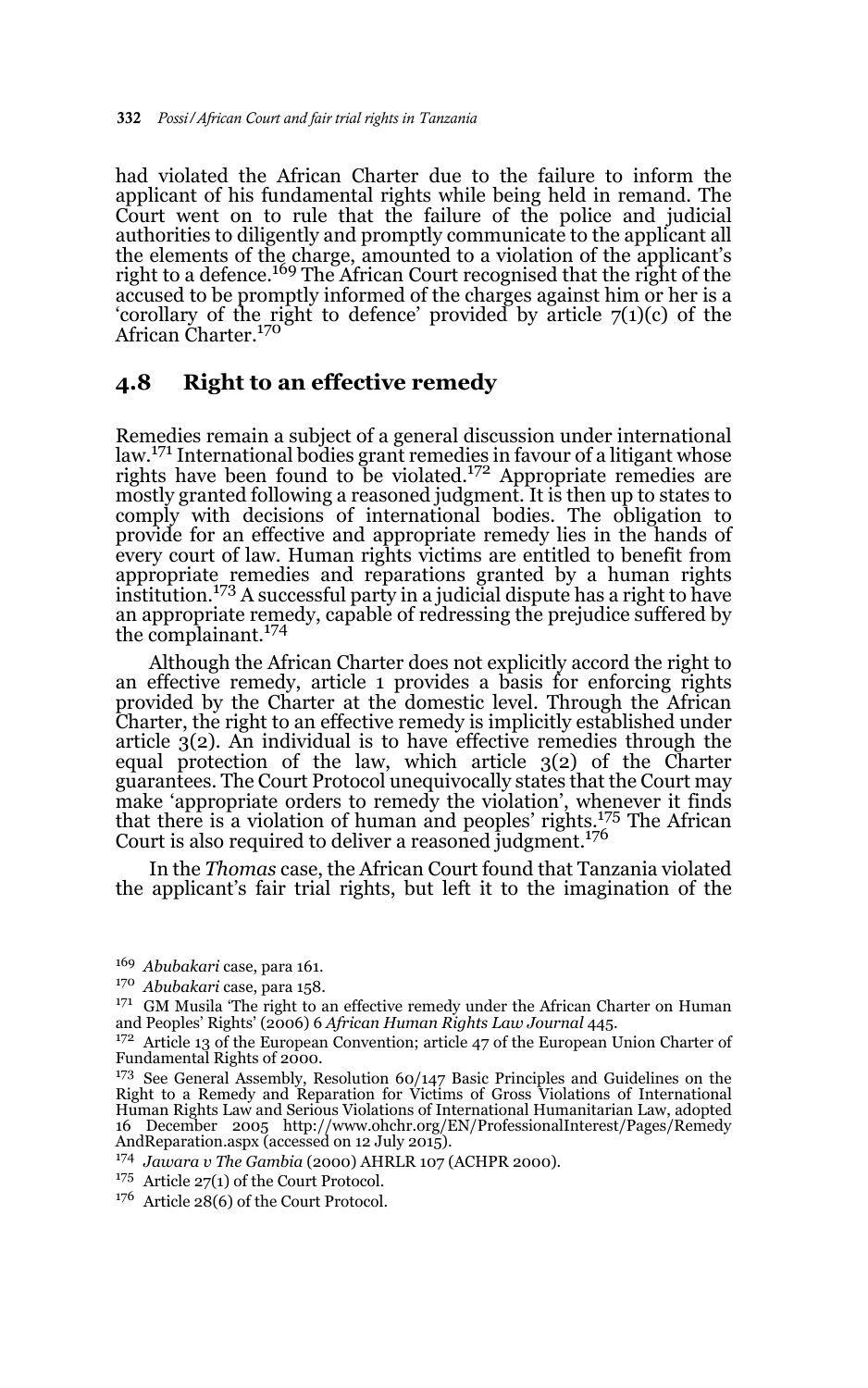respondent state to remedy the situation. In determining the matter, the Court observed that an order for release can be granted upon the existence of 'specific and/or compelling circumstances'.177 In the African Court's opinion, the applicant did not substantiate any 'specific or compelling' circumstances that would persuade it to grant such an order. In deliberating the matter, the Court held as follows:

The Court recalls that it has already found violations of various aspects of the applicant's rights to a fair trial contrary to article 7(1)(a),(c), and (d) of the Charter and article 14(3)(d) of the ICCPR. The appropriate recourse in the circumstances would have been to avail the applicant an opportunity to reopening of the defence case or a retrial. However, considering the length of the sentence he has served so<br>far, being about twenty (20) years out of thirty (30) years, both remedies would<br>result in prejudice and occasion a miscarriage of justice

The Court then instructed Tanzania to take all the appropriate measures to remedy the situation, taking into account the above stated concerns.179 Under similar circumstances, in the *Abubakari* case*,* the Court observed that reopening local procedures could jeopardise the applicant's rights, given the fact that the applicant had already served a<br>half of the 30 years' imprisonment sentence.<sup>180</sup>

The Court's reasoning in the above two decisions is problematic due to its lack of clarity. It seems, on the one hand, to find 'special and compelling circumstances' that could have triggered an order for release. On the other hand, it refrains from directly making such an order, thus relinquishing its autonomous powers to order the release of the applicants after finding that their fair trial rights had been violated. The question is: What would amount an appropriate remedy, apart from release, where a convict, tried unfairly, had already served a great deal of his wrongfully imposed term of imprisonment? Apart from creating a distinct impression of a Court too lenient towards the state, the ambiguity of the orders in the two stated cases has already caused legal uncertainty, which is in itself contrary to the principle of the rule of law. While the Court is trying to be deferential in its approach, it should be cautious that it does not lose relevance.

The ambiguity on the issued orders in the *Abubakari* and *Thomas* cases caused Tanzania to seek clarification from the African Court on the implementation of the two decisions, in accordance with article  $28(4)$  of the Court Protocol and Rule 66(1) of the Court Rules.<sup>181</sup> In clarifying the phrase 'all necessary measures' found in the two judgments, the African Court claimed to have offerred Tanzania a 'room for evaluation' to enable it to correct all the effects caused by the violations as decided by the Court.<sup>182</sup> In what looks like an effort to

- <sup>177</sup> *Abubakari* case, para 234.
- <sup>178</sup> *Thomas* case, para 158.
- <sup>179</sup> *Thomas* case, para 159.
- <sup>180</sup> *Abubakari* case, para 235.

<sup>181</sup> *Interpretation of Judgment of Alex Thomas v Tanzania*, Application 1/2017; *Interpretation of Judgment of Mohamed Abubakari v Tanzania*, Application 2/2017. The two applications along with the application on *the Interpretation of the Judgment of Actions pour la protection des droits de l'homme v Côte D'Ivoire*, Application 3/2017, is a worrying sign that the African Court judgments lack clarity.

<sup>182</sup> Application 1/2017, para 35.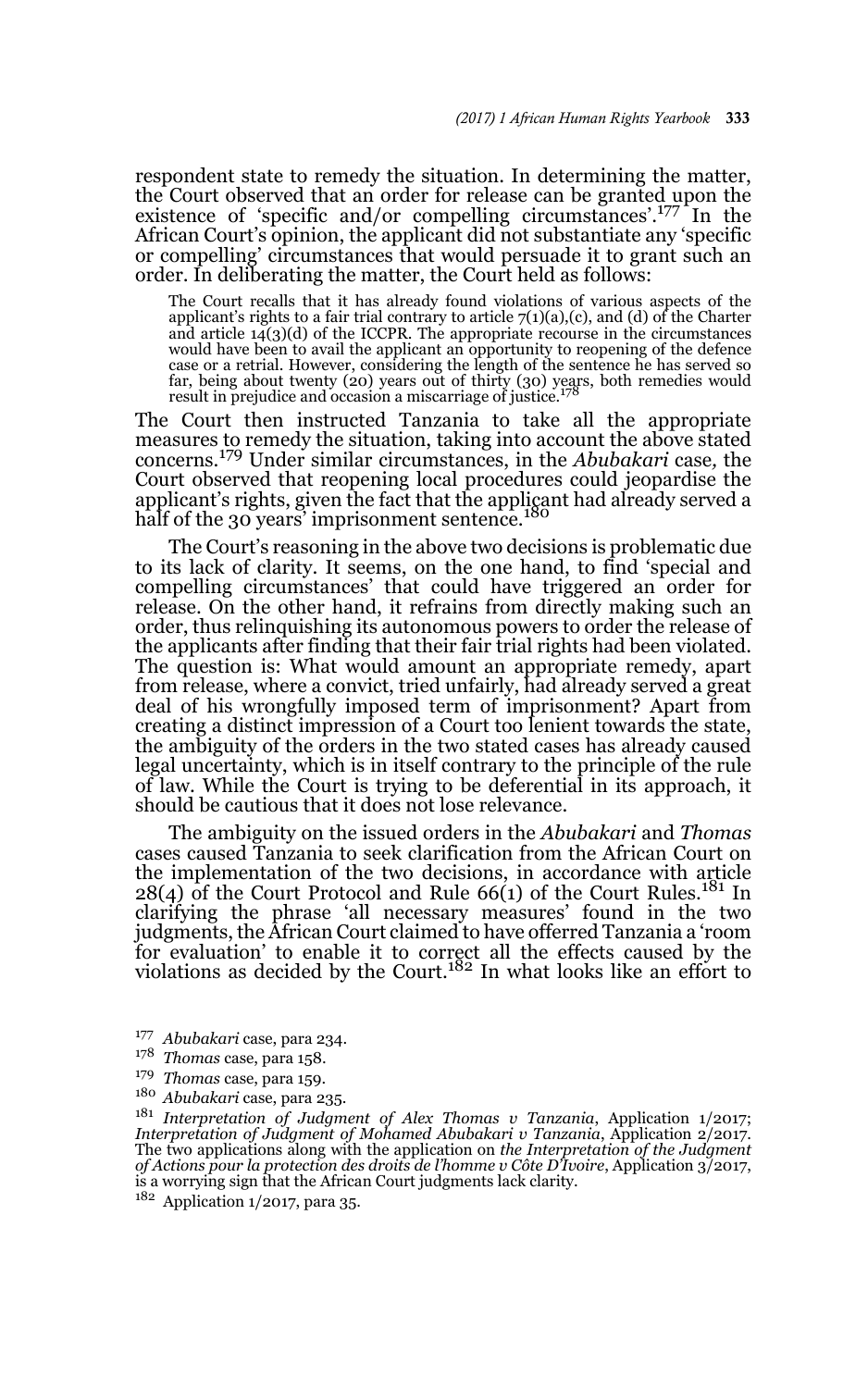correct its position of reluctance to give effective remedies to the applicants in the two referred cases, the African Court stated that it did not reject the applicants' request of being set free; rather, it could have made such an order directly only if the applicants established special<br>and compelling circumstances.<sup>183</sup> Then, the African Court went on to clarify that the expression 'all necessary measures' includes the release of the applicants and any other remedy which would assist in correcting the effects of violations pronounced by the Court and re-establish<br>the rights of the applicants.<sup>184</sup>

While the above clarification gives the applicants an opportunity to have effective remedies, in my view the clarification itself contradicts the African Court's own decisions in the respective two cases. In both the *Abubakari and Thomas* cases there were dissenting opinions ruling unequivocally in favour of the release of the applicants, thus implying that the phrase 'all reasonable measures' in the majority judgment did not specify release of the applicants. Also, there seems to be no good reason to explain why the African Court failed to initially clarify in the two cases that the phrase 'all reasonable measures' means release of the applicants, as it has subsequently done in the *Onyachi* case.185 Perhaps the African Court felt the need to make such a clarification in the more recent decision after realising that the previous two related decisions caused legal uncertainty. Still, the release order in the *Onyachi* judgment is not compelling. The African Court simply directs Tanzania to take all necessary measures which 'could' include the release of the applicants. The apprehension remains that, by giving a respondent state 'room' to digest what an appropriate remedy is, the African Court gives an opportunity to that state to provide the least effective of a range of possible remedies, contrary to the expectations of the applicant and even the African Court itself.

### **5 CONCLUSION**

Recent trends in the African Court give an impression that the administration of criminal justice in Tanzania is not functioning optimally. The African Court had become overwhelmed with identical allegations alleging that Tanzania has violated fair trial rights. This article has shown the extent to which the African Court has dealt with some of these matters. The nurturing of fair trial rights in Tanzania by the African Court is commendable. However, the Court should not shy away from ordering concrete remedial measures such as the release of the applicant, whenever the respondent state is found to have violated some fundamental fair trial norms, such as the right to legal representation. The Judges of the African Court should be aware of the importance of their decisions on the continent; particularly at this early stage when the Court is still establishing its own authority. If the Court does not order effective and efficient remedies, Africans will lose faith

<sup>183</sup> Application 1/2017, para 36.

<sup>184</sup> Application 1/2017, para 39.

 $185$  Application 3/2015, para 169(vii).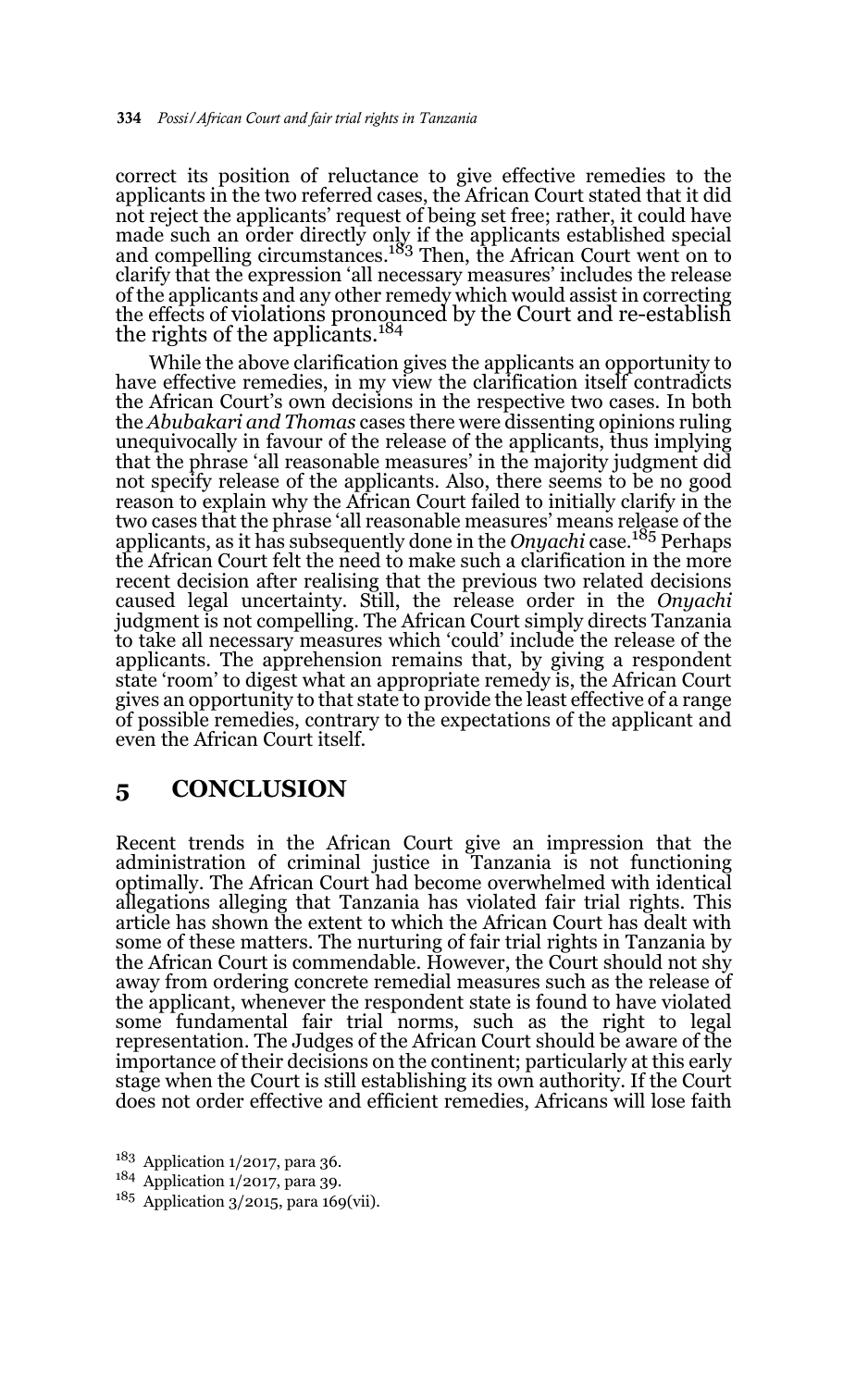in the Court, and as a result, the whole purpose of establishing it will be called into question.

Tanzania is under constitutional and international obligations to ensure that fair trial rights are realised in theory as well as in practice. Article 26 of the African Charter instructs states to improve appropriate institutions responsible for dispensing human rights. The anomalies revealed by the African Court necessitate some major reforms in running the country's criminal justice system. The injection of adequate financial resource is a starting point for the reformation process. Even more, this article calls upon judges, magistrates, prosecutors and all those dealing with the administration of criminal justice to strictly and diligently abide by fair trial standards. As Blackstone wrote, the demand of a fair trial should be informed by the notion that fairness overrides pragmatic justifications: 'it is better that ten guilty persons escape than that one innocent suffer'.<sup>186</sup>

Article 7 of the African Charter might not be as expansive as article 14 of the ICCPR; however, its broad interpretation and a supplement of other Charter provisions should be 'neem' for guaranteeing fair trial rights in Africa. The African Commission is enriched with fair trial jurisprudence, which as for now should provide guidance to other human rights institutions in Africa, including the African Court. Still, notwithstanding the Commission's potential role in guiding fair trial standards, there will be circumstances which there would not be precedence from the Commission to rely upon. Notably, the current trend in the African Court of large number of cases of a similar nature from one country is quite a new experience. It is from such experience that the Court should discern itself from the rest and take an authoritative lead. There are genuine concerns over the Court's failure to provide adequate remedies to victims whose human rights have been violated as indicated in the above cases, which might diminish the Court's authority in the Continent. In essence, the Court in these early stages of its authority should do whatever it can to ensure the level of its legitimacy is not undermined.

As of June 2017, there is yet to be any compliance by Tanzania to the decisions rendered by the African Court.187 As if that is not worrying enough, Tanzania has also in no uncertain terms reported that it is unable to implement some of the orders on provisional measure<br>pronounced by the Court.<sup>188</sup> If the Court would condone noncompliance at this early stage, the African Court risks losing its relevance, and, thus, also its legitimacy.

<sup>186</sup> William Blackstone's *Commentaries on the laws of England* (1765) at 352, cited in A Volokh 'n guilty men' (1997) 146 *University of Pennsylvania Law Review* 173 174.

<sup>&</sup>lt;sup>187</sup> See AU Executive Council, Report on the activities of the African Court on Human and Peoples Rights, adopted January 2017 http://en.african-court.org/index.php/ publications/activity-reports/994-executive-council-thirtieth-ordinary-session-22-27 january-2017-addis-ababa-ethiopia-report-on-the-activities-of-the-african-court-onhuman-and-peoples-rights (accessed 20 June 2017).

<sup>188</sup> See the response of Tanzania in the provisional measures in *Ally Rajabu v Tanzania,* Application 7/2015.